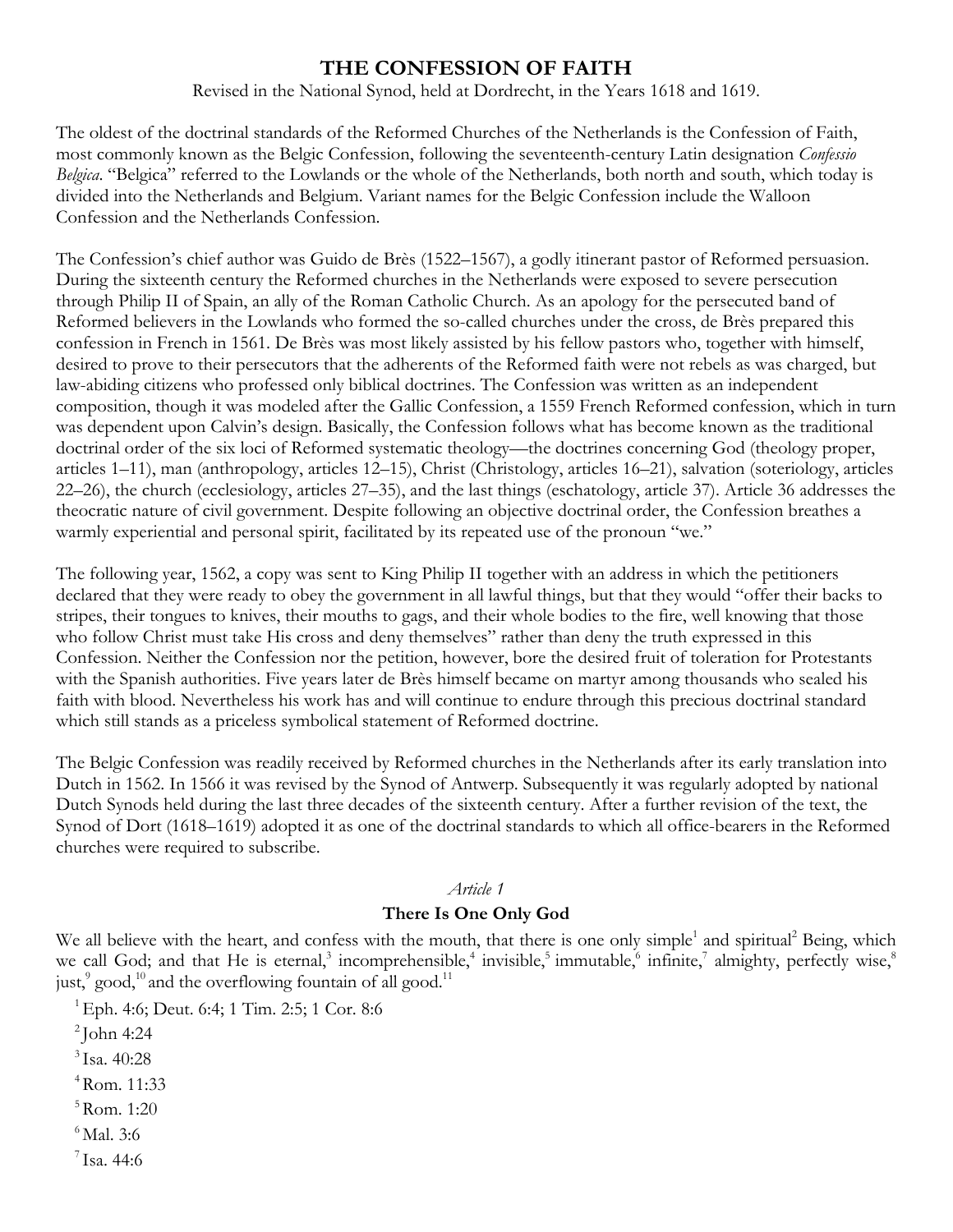8 1 Tim. 1:17  $<sup>9</sup>$  Ier. 12:1</sup>  $10$  Matt. 19:17 11 James. 1:17; 1 Chron. 29:10–12

# *Article 2*

## **By What Means God is Made Known Unto Us**

We know Him by two means: first, by the creation, preservation, and government of the universe;<sup>1</sup> which is before our eyes as a most elegant book, wherein all creatures, great and small, are as so many characters leading us to contemplate *the invisible things of God*, namely, *His eternal power and divinity*, as the apostle Paul saith (Rom. 1:20). All which things are sufficient to convince men, and leave them without excuse.

Secondly, He makes Himself more clearly and fully known to us by His holy and divine Word;<sup>2</sup> that is to say, as far as is necessary for us to know in this life, to His glory and our salvation.

 $1$  Ps. 19:2; Eph. 4:6 2 Ps. 19:8; 1 Cor. 12:6

#### *Article 3*

### **The Written Word of God**

We confess that this Word of God was not sent nor delivered by the will of man, but that *holy men of God spake as*  they were moved by the Holy Ghost, as the apostle Peter saith.<sup>1</sup>And that afterwards God, from a special care which He has for us and our salvation, commanded His servants, the prophets<sup>2</sup> and apostles,<sup>3</sup> to commit His revealed Word to writing; and He Himself wrote with His own finger the two tables of the law.<sup>4</sup> Therefore we call such writings holy and divine Scriptures.

<sup>1</sup> 2 Peter 1:21  ${}^{2}$ Ex. 24:4; Ps. 102:19; Hab. 2:2 3 2 Tim. 3:16; Rev. 1:11  $^4$ Ex. 31:18

#### *Article 4*

#### **Canonical Books of the Holy Scriptures**

We believe that the Holy Scriptures are contained in two books, namely, the Old and New Testaments, which are canonical, against which nothing can be alleged. These are thus named in the Church of God.

The books of the Old Testament are: the five books of Moses, namely, Genesis, Exodus, Leviticus, Numbers, Deuteronomy; the books of Joshua, Judges, Ruth, the two books of Samuel, the two of the Kings, two books of the Chronicles, commonly called Paralipomenon, the first of Ezra, Nehemiah, Esther, Job, the Psalms of David, the three books of Solomon, namely, the Proverbs, Ecclesiastes, and the Song of Songs; the four great prophets, Isaiah, Jeremiah, Ezekiel, and Daniel; and the twelve lesser prophets, namely, Hosea, Joel, Amos, Obadiah, Jonah, Micah, Nahum, Habakkuk, Zephaniah, Haggai, Zechariah, and Malachi.

Those of the New Testament are: the four Evangelists, namely, Matthew, Mark, Luke, and John; the Acts of the Apostles; the fourteen epistles of the apostle Paul, namely, one to the Romans, two to the Corinthians, one to the Galatians, one to the Ephesians, one to the Philippians, one to the Colossians, two to the Thessalonians, two to Timothy, one to Titus, one to Philemon, and one to the Hebrews; the seven epistles of the other apostles, namely, one of James, two of Peter, three of John, one of Jude; and the Revelation of the apostle John.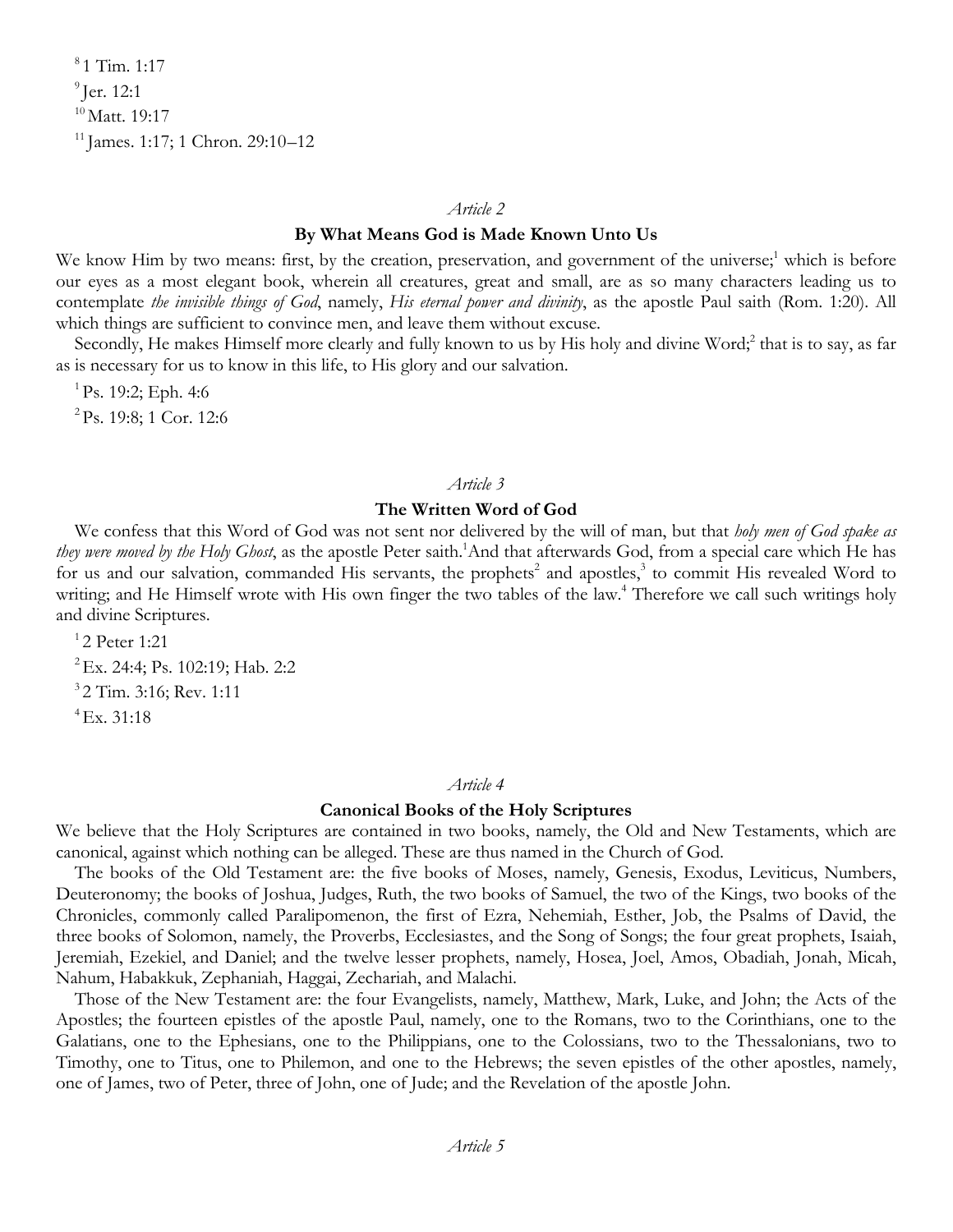### **From Whence the Holy Scriptures Derive Their Dignity and Authority**

We receive all these books, and these only, as holy and canonical, for the regulation, foundation, and confirmation of our faith; believing without any doubt all things contained in them, not so much because the Church receives and approves them as such, but more especially because the Holy Ghost witnesseth in our hearts that they are from God, whereof they carry the evidence in themselves. For the very blind are able to perceive that the things foretold in them are fulfilling.

## *Article 6*

## **The Difference Between the Canonical and Apocryphal Books**

We distinguish these sacred books from the apocryphal, viz., the third and fourth book of Esdras, the books of Tobias, Judith, Wisdom, Jesus Syrach, Baruch, the appendix to the book of Esther, the Song of the Three Children in the Furnace, the History of Susannah, of Bell and the Dragon, the Prayer of Manasses, and the two books of the Maccabees. All of which the Church may read and take instruction from, so far as they agree with the canonical books; but they are far from having such power and efficacy as that we may from their testimony confirm any point of faith or of the Christian religion; much less to detract from the authority of the other sacred books.

### *Article 7*

## **The Sufficiency of the Holy Scriptures to be the Only Rule of Faith**

We believe that those Holy Scriptures fully contain the will of God, and that whatsoever man ought to believe unto salvation is sufficiently taught therein.<sup>1</sup> For since the whole manner of worship which God requires of us is written in them at large, it is unlawful for any one, though an apostle, to teach otherwise<sup>2</sup> than we are now taught in the Holy Scriptures: *nay, though it were an angel from heaven*, as the apostle Paul saith.<sup>3</sup> For since it is forbidden *to add unto or take away any thing from the Word of God*,<sup>4</sup> it doth thereby evidently appear that the doctrine thereof is most perfect and complete in all respects.

Neither do we consider of equal value any writing of men, however holy these men may have been, with those divine Scriptures;<sup>5</sup> nor ought we to consider custom, or the great multitude, or antiquity, or succession of times and persons, or councils, decrees, or statutes, as of equal value with the truth of God,<sup>6</sup> for the truth is above all; for all men are of themselves liars,<sup>7</sup> and more vain than vanity itself. Therefore we reject with all our hearts whatsoever doth not agree with this infallible rule<sup>8</sup> which the apostles have taught us, saying, *Try the spirits whether they are of God.*<sup>9</sup> Likewise, *If there come any unto you, and bring not this doctrine, receive him not into your house.*<sup>10</sup>

1 Rom. 15:4; John 4:25; 2 Tim. 3:15–17; 1 Peter 1:1; Prov. 30:5; Rev. 22:18; John 15:15; Acts 2:27

 $2^{2}$ 1 Peter 4:11; 1 Cor. 15:2–3; 2 Tim. 3:14; 1 Tim. 1:3; 2 John 10

3 Gal. 1:8–9; 1 Cor. 15:2; Acts 26:22; Rom. 15:4; 1 Peter 4:11; 2 Tim. 3:14

4 Deut. 12:32; Prov. 30:6; Rev. 22:18; John 4:25

5 Matt. 15:3; 17:5; Mark 7:7; Isa. 1:12; 1 Cor. 2:4

 $6$  Isa. 1:12; Rom. 3:4; 2 Tim. 4:3-4

 $^{7}$  Ps. 62:10

8 Gal. 6:16; 1 Cor. 3:11; 2 Thess. 2:2

 $9$  1 John 4:1

 $10^{10}$  2 John 10

#### *Article 8*

### **God is One in Essence, Yet Distinguished in Three Persons**

According to this truth and this Word of God, we believe in one only God, who is one single essence,<sup>1</sup> in which are three persons,<sup>2</sup> really, truly, and eternally distinct, according to their incommunicable properties; namely, the Father, and the Son, and the Holy Ghost.<sup>3</sup> The Father is the cause, origin, and beginning of all things, visible and invisible;<sup>4</sup>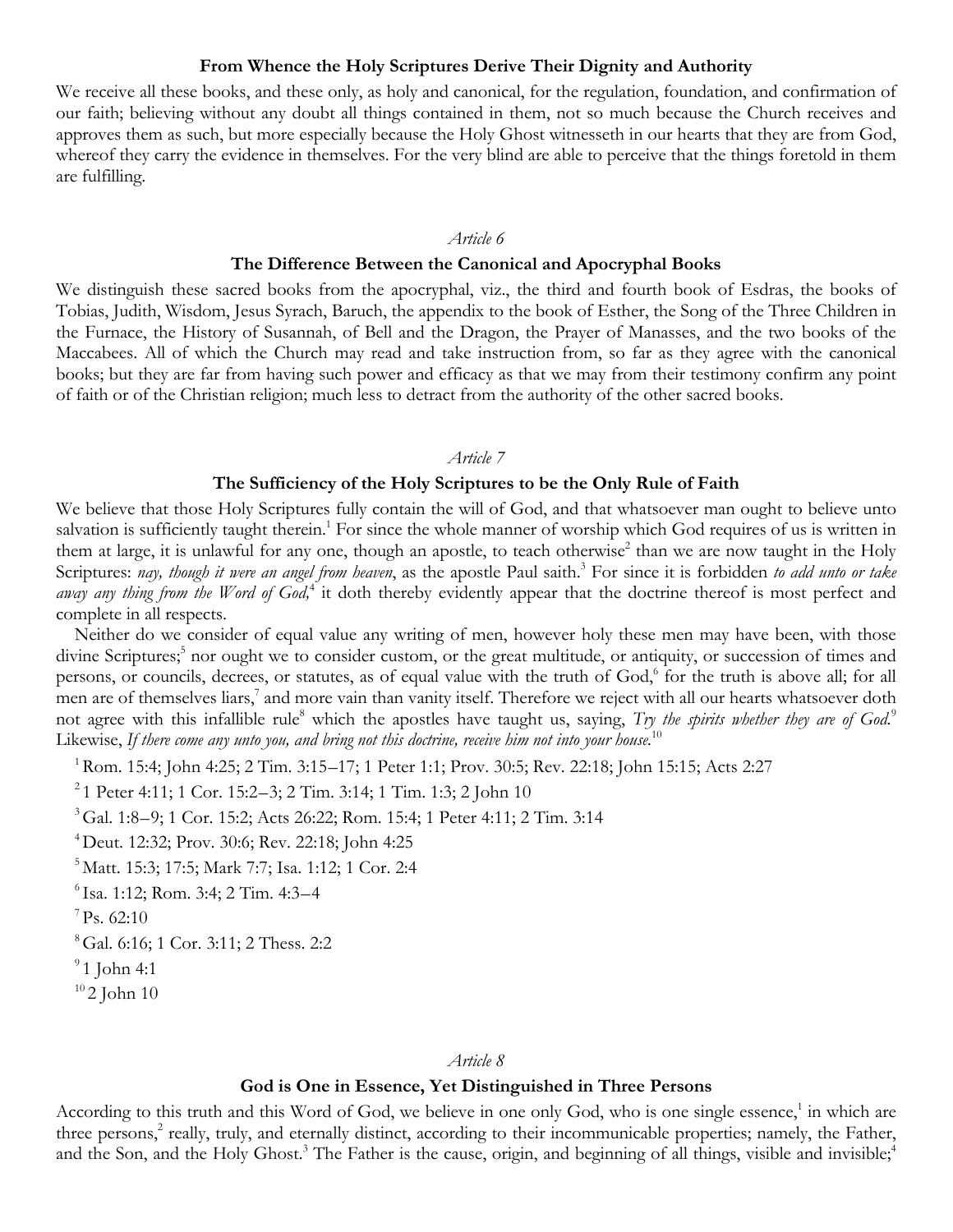the Son is the word,<sup>5</sup> wisdom,<sup>6</sup> and image of the Father;<sup>7</sup> the Holy Ghost is the eternal power and might, $8$  proceeding from the Father and the Son.<sup>9</sup> Nevertheless God is not by this distinction divided into three, since the Holy Scriptures teach us that the Father, and the Son, and the Holy Ghost have each His personality, distinguished by their properties; but in such wise that these three persons are but one only God. Hence then, it is evident that the Father is not the Son, nor the Son the Father, and likewise the Holy Ghost is neither the Father nor the Son. Nevertheless these persons thus distinguished are not divided nor intermixed; for the Father hath not assumed the flesh, nor hath the Holy Ghost, but the Son only.10 The Father hath never been without His Son, or without His Holy Ghost. For they are all three coeternal and coessential. There is neither first nor last; for they are all three one, in truth, in power, in goodness, and in mercy.

 $1$  Isa. 43:10 2 1 John 5:7; Heb. 1:3 <sup>3</sup> Matt. 28:19 4 1 Cor. 8:6; Col. 1:16 5 John 1:1,2; Rev. 19:13; Prov. 8:12  ${}^{6}$  Prov. 8:12, 22 7 Col. 1:15; Heb. 1:3 8 Matt. 12:28 <sup>9</sup> John 15:26; Gal. 4:6 10 Phil. 2:6, 7; Gal. 4:4; John 1:14

### *Article 9*

# **The Proof of the Foregoing Article of the Trinity of Persons in One God**

All this we know, as well from the testimonies of Holy Writ as from their operations, and chiefly by those we feel in ourselves. The testimonies of the Holy Scriptures that teach us to believe this Holy Trinity are written in many places of the Old Testament, which are not so necessary to enumerate as to choose them out with discretion and judgment. In Genesis 1:26, 27, God saith: *Let us make man in our image, after our likeness, etc*. <sup>1</sup> *So God created man in His own image, male and female created He them*. And Genesis 3:22: *Behold, the man is become as one of us*. <sup>2</sup> From this saying, *Let us make man in our image*, it appears that there are more persons than one in the Godhead; and when He saith *God created*, He signifies the unity. It is true He doth not say how many persons there are, but that which appears to us somewhat obscure in the Old Testament is very plain in the New.

For when our Lord was baptized in Jordan,<sup>3</sup> the voice of the Father was heard, saying, *This is My beloved Son*: the Son was seen in the water, and the Holy Ghost appeared in the shape of a dove. This form is also instituted by Christ in the baptism of all believers. *Baptize all nations, in the name of the Father and of the Son, and of the Holy Ghost*. <sup>4</sup> In the Gospel of Luke the angel Gabriel thus addressed Mary, the mother of our Lord: *The Holy Ghost shall come upon thee, and the power of the Highest shall overshadow thee, therefore also that holy thing which shall be born of thee shall be called the Son of God.*<sup>5</sup> Likewise, *The grace of our Lord Jesus Christ, and the love of God, and the communion of the Holy Ghost be with you.*<sup>6</sup> And, *There are three that bear record in heaven, the Father, the Word, and the Holy Ghost, and these three are one.*<sup>7</sup> In all which places we are fully taught that there are three persons in one only divine essence. And although this doctrine far surpasses all human understanding, nevertheless we now believe it by means of the Word of God, but expect hereafter to enjoy the perfect knowledge and benefit thereof in heaven.<sup>8</sup>

Moreover, we must observe the particular offices and operations of these three persons towards us. The Father is called our Creator by His power;<sup>9</sup> the Son is our Savior and Redeemer by His blood;<sup>10</sup> the Holy Ghost is our Sanctifier by His dwelling in our hearts. $^{11}$ 

This doctrine of the Holy Trinity hath always been defended and maintained by the true Church since the times of the apostles to this very day, against the Jews, Mohammedans, and some false Christians and heretics, as Marcion, Manes, Praxeas, Sabellius, Samosatenus, Arius, and such like, who have been justly condemned by the orthodox fathers.

Therefore, in this point we do willingly receive the three creeds, namely, that of the Apostles, of Nice, and of Athanasius; likewise that which, conformable thereunto, is agreed upon by the ancient fathers.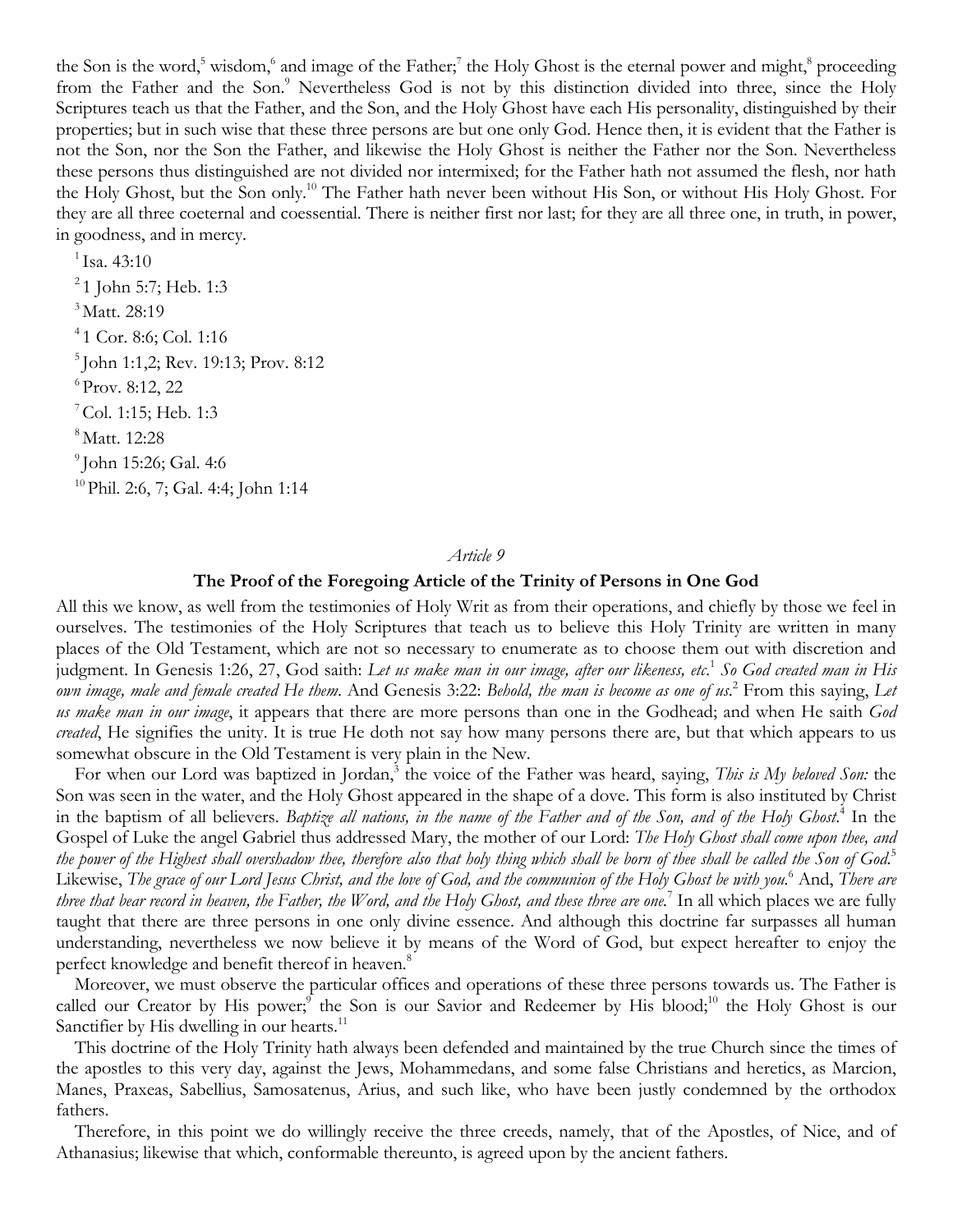$1$ <sup>1</sup> Gen. 1:26, 27  $2^2$  Gen. 3:22 3 Matt. 3:16–17 4 Matt. 28:19 <sup>5</sup>Luke 1:35 6 2 Cor. 13:13  $7$  1 John 5:7 8 Ps. 45:8; Isa. 61:1 <sup>9</sup> Eccl. 12:3; Mal. 2:10; 1 Peter 1:2 <sup>10</sup> 1 Peter 1:2; 1 John 1:7; 4:14 11 1 Cor. 6:11; 1 Peter 1:2; Gal. 4:6; Titus 3:5; Rom. 8:9; John 14:16

## *Article 10*

## **Jesus Christ is True and Eternal God**

We believe that Jesus Christ, according to His divine nature, is the only begotten Son of God,<sup>1</sup> begotten from eternity,<sup>2</sup> not made nor created (for then He would be a creature), but coessential<sup>3</sup> and coeternal<sup>4</sup> with the Father, the express image of His person, and the brightness of His glory,<sup>5</sup> equal unto Him in all things.<sup>6</sup> He is the Son of God, not only from the time that He assumed our nature, but from all eternity,<sup>7</sup> as these testimonies, when compared together, teach us. Moses saith that *God created the world*; <sup>8</sup> and John saith that *all things were made by that Word*, which he calleth God.<sup>9</sup> And the apostle saith that *God made the worlds by His Son*;<sup>10</sup> likewise, that *God created all things by Jesus Christ*.<sup>11</sup> Therefore it must needs follow that He—who is called God, the Word, the Son, and Jesus Christ—did exist at that time when all things were created by Him.<sup>12</sup> Therefore the prophet Micah saith: *His goings forth have been from of old, from everlasting.*<sup>13</sup> And the apostle: *He hath neither beginning of days nor end of life.*<sup>14</sup> He therefore is that true, eternal, and almighty God, whom we invoke, worship, and serve.

 $1$  John 1:18, 49  $2$  John 1:14; Col. 1:15 3 John 10:30; Phil. 2:6 4 John 1:2; 17:5; Rev. 1:8 5 Heb. 1:3  $6$  Phil. 2:6 7 John 8:23, 58; 9:35–37; Acts 8:37; Rom. 9:5 8 Gen. 1:1  $<sup>9</sup>$  John 1:3</sup>  $10$  Heb. 1:2  $11$  Col. 1:16  $12$  Col. 1:16  $13$  Mic. 5:2  $14$  Heb. 7:3

#### *Article 11*

### **The Holy Ghost is True and Eternal God**

We believe and confess also that the Holy Ghost from eternity proceeds from the Father<sup>1</sup> and Son,<sup>2</sup> and therefore is neither made, created, nor begotten, but only proceedeth from both; who in order is the third person of the Holy Trinity, of one and the same essence, majesty, and glory with the Father and the Son; and therefore is the true and eternal God, as the Holy Scriptures teach us.<sup>3</sup>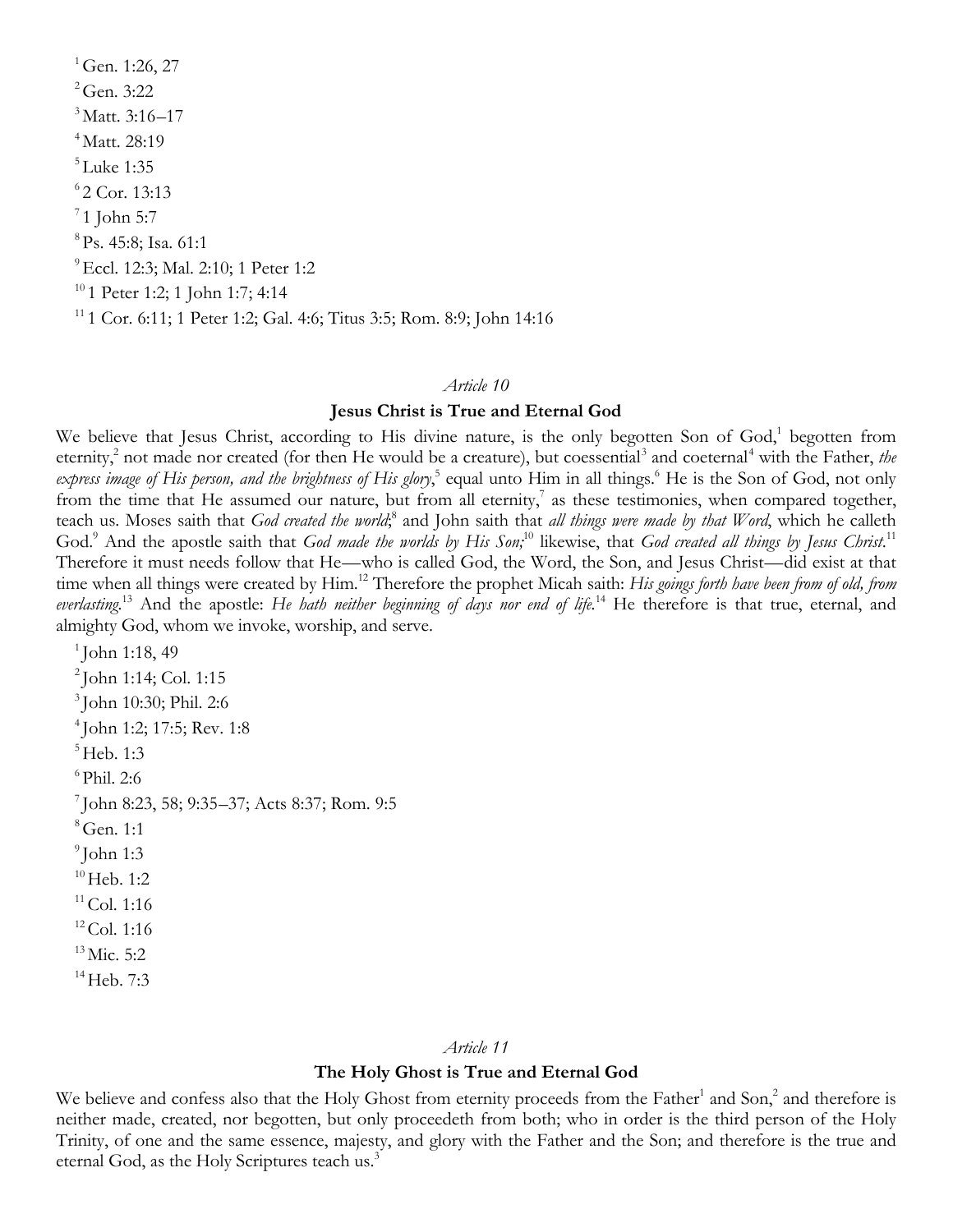1 Ps. 33:6, 17; John 14:16 2 Gal. 4:6; Rom. 8:9; John 15:26 3 Gen. 1:2; Isa. 48:16; 61:1; Acts 5:3–4; 28:25; 1 Cor. 3:16; 6:19; Ps. 139:7

# *Article 12*

## **The Creation**

We believe that the Father, by the Word, that is, by His Son,<sup>1</sup> created of nothing the heaven, the earth, and all creatures as it seemed good unto Him, giving unto every creature its being, shape, form, and several offices to serve its Creator; that He doth also still uphold and govern them by His eternal providence and infinite power<sup>2</sup> for the service of mankind, $3$  to the end that man may serve his God. $4$ 

He also created the angels good,<sup>5</sup> to be His messengers<sup>6</sup> and to serve His elect;<sup>7</sup> some of whom are fallen from that excellency in which God created them into everlasting perdition<sup>8</sup> and the others have, by the grace of God,<sup>9</sup> remained steadfast and continued in their primitive state. The devils and evil spirits are so depraved that they are enemies of God and every good thing, to the utmost of their power,<sup>10</sup> as murderers watching to ruin the Church and every member thereof, and by their wicked strategems to destroy all;<sup>11</sup> and are therefore, by their own wickedness, adjudged to eternal damnation, daily expecting their horrible torments.<sup>12</sup> Therefore we reject and abhor the error of the Sadducees who deny the existence of spirits and angels,<sup>13</sup> and also that of the Manichees who assert that the devils have their origin of themselves, and that they are wicked of their own nature, without having been corrupted.

1 Gen. 1:1; Isa. 40:26; Heb. 3:4; Rev. 4:11; 1 Cor. 8:6; John 1:3; Col. 1:16

<sup>2</sup> Heb. 1:3; Ps. 104:10; Acts 17:25 3 1 Tim. 4:3–4; Gen. 1:29–30; 9:2–3; Ps. 104:14–15 4 1 Cor. 3:22; 6:20; Matt. 4:10  $5$  Col. 1:16 6 Ps. 103:20; 34:8; 148:2 7 Heb. 1:14; Ps. 34:8 8 John 8:44; 2 Peter 2:4; Luke 8:31; Jude 6 <sup>9</sup> Matt. 25:31  $10^{10}$  1 Peter 5:8; Job 1:7 11 Gen. 3:1; Matt. 13:25; 2 Cor. 2:11; 11:3, 14 12 Matt. 25:41; Luke 8:30, 31 <sup>13</sup> Acts 23:8

#### *Article* **13**

#### **Divine Providence**

We believe that the same God, after He had created all things, did not forsake them, nor give them up to fortune or chance, but that He rules and governs them according to His holy will,<sup>1</sup> so that nothing happens in this world without His appointment;<sup>2</sup> nevertheless, God neither is the author of, nor can be charged with, the sins which are committed. For His power and goodness are so great and incomprehensible, that He orders and executes His work in the most excellent and just manner, even then when devils and wicked men act unjustly.<sup>3</sup> And as to what He doth surpassing human understanding, we will not curiously inquire into it further than our capacity will admit of; but with the greatest humility and reverence adore the righteous judgments of God which are hid from us,<sup>4</sup> contenting ourselves that we are disciples of Christ to learn only those things which He has revealed to us in His Word without transgressing these limits.

This doctrine affords us unspeakable consolation, since we are taught thereby that nothing can befall us by chance, but by the direction of our most gracious and heavenly Father, who watches over us with a paternal care, keeping all creatures so under His power<sup>5</sup> that not a hair of our head (for they are all numbered), nor a sparrow, can fall to the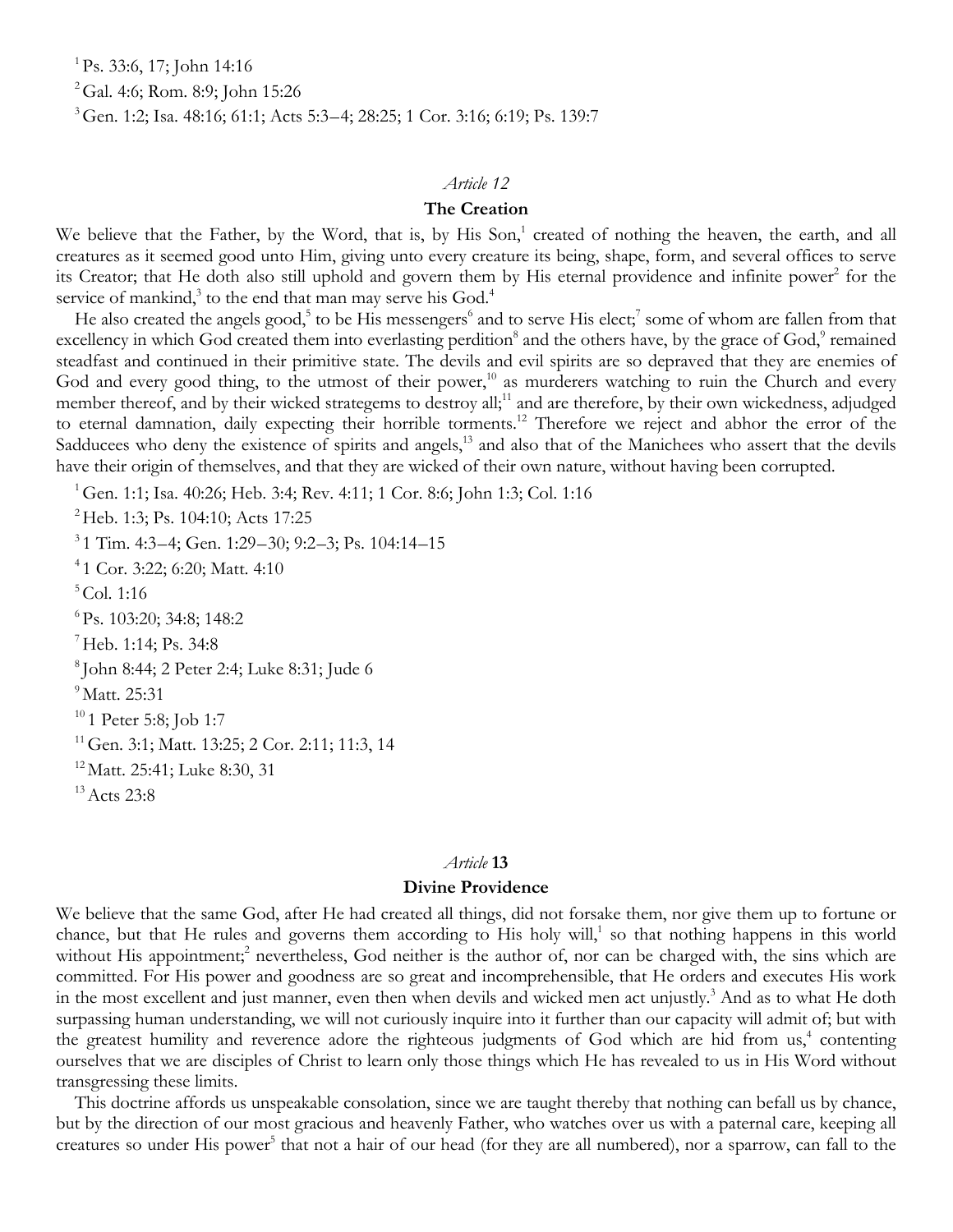ground without the will of our Father,<sup>6</sup> in whom we do entirely trust; being persuaded that He so restrains the devil and all our enemies that, without His will and permission, they cannot hurt us. And therefore we reject that damnable error of the Epicureans, who say that God regards nothing, but leaves all things to chance.

 $1$ John 5:17; Heb. 1:3; Prov. 16:4; Ps. 104:9, etc.; Ps. 139:2, etc.

<sup>2</sup> James 4:15; Job 1:21; 1 Kings 22:20; Acts 4:28; 1 Sam. 2:25; Ps. 115:3; 45:7; Amos 3:6; Deut. 19:5; Prov. 21:1; Ps. 105:25; Isa. 10:5–7; 2 Thess. 2:11; Ezek. 14:9; Rom. 1:28; Gen. 45:8; 1:20; 2 Sam. 16:10; Gen. 27:20; Ps. 75:7–8; Isa. 45:7; Prov. 16:4; Lam. 3:37–38; 1 Kings 22:34, 38; Ex. 21:13 3 Matt. 8:31, 32; John 3:8 4 Rom. 11:33–34 5 Matt. 8:31; Job 1:12; 2:6

 $6$  Matt. 10:29-30

### *Article 14*

## **The Creation and Fall of Man, and His Incapacity to Perform What is Truly Good**

We believe that God created man out of the dust of the earth, and made and formed him after His own image and likeness,<sup>1</sup> good, righteous, and holy, capable in all things to will agreeably to the will of God.<sup>2</sup> But being in honor he understood it not, neither knew his excellency,<sup>3</sup> but willfully subjected himself to sin, and consequently to death and the curse, giving ear to the words of the devil.<sup>4</sup> For the commandment of life which he had received,<sup>5</sup> he transgressed; and by sin separated himself from  $God<sup>6</sup>$  who was his true life, having corrupted his whole nature,<sup>7</sup> whereby he made himself liable to corporal and spiritual death.<sup>8</sup> And being thus become wicked, perverse, and corrupt in all his ways, he hath lost all his excellent gifts which he had received from God<sup>9</sup> and only retained a few remains thereof,<sup>10</sup> which, however, are sufficient to leave man without excuse;<sup>11</sup> for all the light which is in us is changed into darkness,<sup>12</sup> as the Scriptures teach us, saying: *The light shineth in darkness, and the darkness comprehendeth*<sup>13</sup> *it not*; where St. John calleth men darkness.

Therefore we reject all that is taught repugnant to this concerning the free will of man, since man is but a slave to  $\sin^{14}$  and has nothing of himself unless it is given him from heaven.<sup>15</sup> For who may presume to boast that he of himself can do any good, since Christ saith, *No man can come to Me, except the Father which hath sent Me draw him?*<sup>16</sup> *Who*  will glory in his own will, who understands that to be carnally minded is enmity against God?<sup>17</sup> Who can speak of his knowledge, since *the natural man receiveth not the things of the Spirit of God*? <sup>18</sup> In short, who dare suggest any thought, since he knows that *we are not sufficient of ourselves to think any thing as of ourselves, but that our sufficiency is of God*? <sup>19</sup> And therefore what the apostle saith ought justly to be held sure and firm, that *God worketh in us both to will and to do of His good pleasure*.<sup>20</sup> For there is no will nor understanding conformable to the divine will and understanding but what Christ hath wrought in man, which He teaches us when He saith, *Without Me ye can do nothing*. 21

 $1$ <sup>1</sup> Gen. 1:26; Eccl. 7:29; Eph. 4:24  $2^{2}$ Gen. 1:31; Eph. 4:24 3 Ps. 49:21; Isa. 59:2 <sup>4</sup> Gen. 3:6, 17  $5$  Gen. 1:3, 7  $6$  Isa, 59:2  $^7$  Eph. 4:18 8 Rom.. 5:12; Gen. 2:17; 3:19  $\mathrm{P}$  Rom. 3:10 10 Acts 14:16–17; 17:27 11 Rom. 1:20, 21; Acts 17:27  $12$  Eph. 5:8; Matt. 6:23  $13$  John 1:5 14 Isa. 26:12; Ps. 94:11; John 8:34; Rom. 6:17; 7:5, 17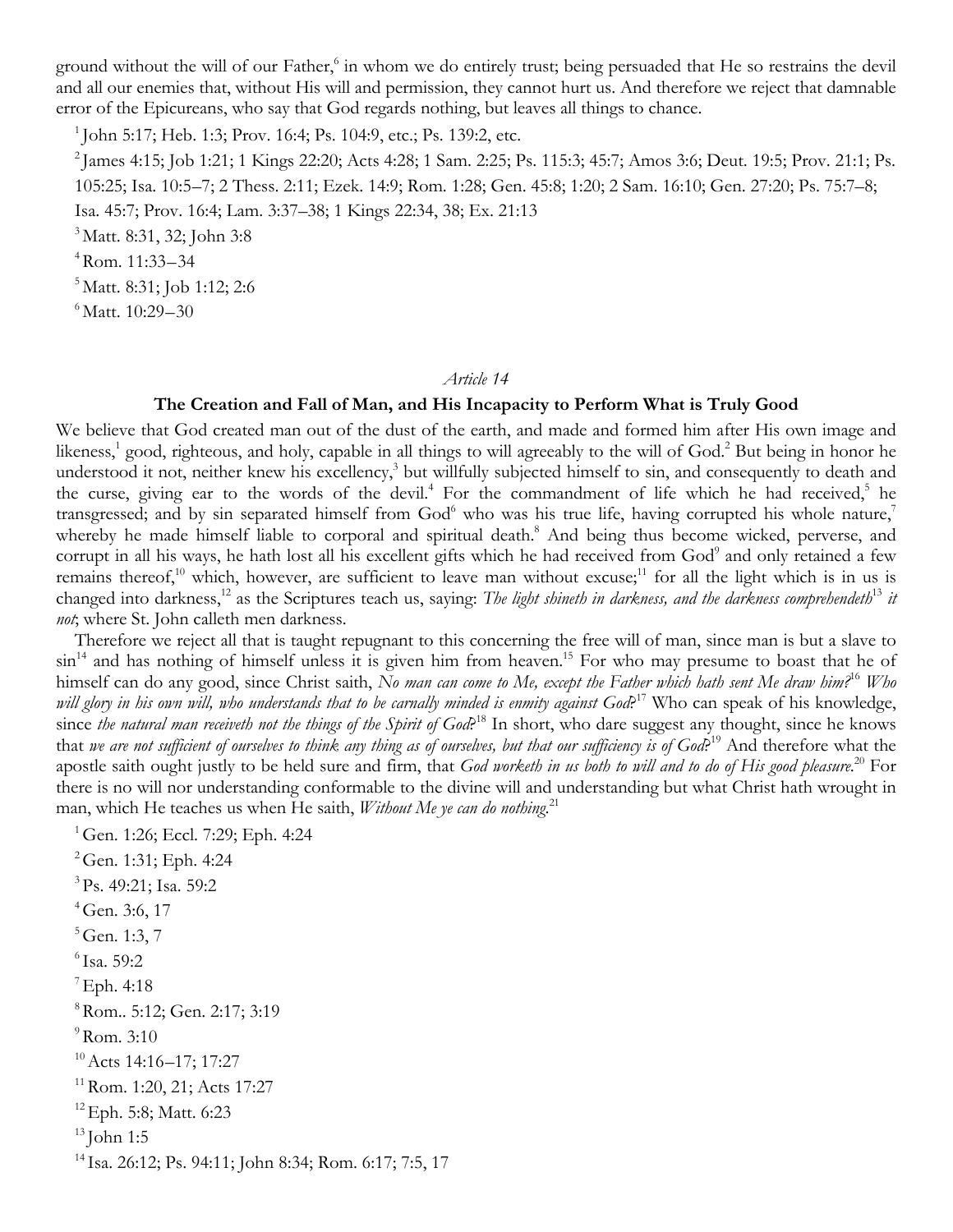15 John 3:27; Isa. 26:12  $16$  John 3:27; 6:44, 65  $17$  Rom. 8:7 18 1 Cor. 2:14; Ps. 94:11  $19$  2 Cor. 3:5 <sup>20</sup> Phil. 2:13  $^{21}$  John 15:5

# *Article 15*

### **Original Sin**

We believe that through the disobedience of Adam original sin is extended to all mankind,<sup>1</sup> which is a corruption of the whole nature and an hereditary disease, wherewith infants themselves are infected even in their mother's womb,<sup>2</sup> and which produceth in man all sorts of sin, being in him as a root thereof;<sup>3</sup> and therefore is so vile and abominable in the sight of God that it is sufficient to condemn all mankind.<sup>4</sup> Nor is it by any means abolished or done away by baptism; since sin always issues forth from this woeful source as water from a fountain; notwithstanding it is not imputed to the children of God unto condemnation, but by His grace and mercy is forgiven them. Not that they should rest securely in sin, but that a sense of this corruption should make believers often to sigh, desiring to be delivered from this body of death.<sup>5</sup> Wherefore we reject the error of the Pelagians, who assert that sin proceeds only from imitation.

1 Rom. 5:12, 13; Ps. 51:7; Rom. 3:10; Gen. 6:3; John 3:6; Job 14:4 2 Isa. 48:8; Rom. 5:14 3 Gal. 5:19; Rom. 7:8, 10, 13, 17–18, 20, 23  $^4$  Eph. 2:3, 5  $5$  Rom. 7:18, 24

### *Article 16*

### **Eternal Election**

We believe that all the posterity of Adam, being thus fallen into perdition and ruin by the sin of our first parents, God then did manifest Himself such as He is; that is to say, *merciful and just*: <sup>1</sup> *merciful*, since He delivers and preserves from this perdition all whom He, in His eternal and unchangeable counsel, of mere goodness hath elected in Christ Jesus our Lord, without any respect to their works;<sup>2</sup> *just*, in leaving others in the fall and perdition wherein they have involved themselves.3

 $1$  Rom. 9:18,22–23; 3:12

<sup>2</sup> Rom. 9:15–16; 11:32; Eph. 2:8–10; Ps. 100:3; 1 John 4:10; Deut. 32:8; 1 Sam. 12:22; Ps. 115:5; Mal. 1:2; 2 Tim. 1:9; Rom. 8:29; 9:11, 21; 11:5–6; Eph. 1:4; Titus 3:4–5; Acts 2:47; 13:48; 2 Tim. 2:19–20; 1 Peter 1:2; John 6:27; 15:16; 17:9

3 Rom. 9:17, 18; 2 Tim. 2:20

## *Article 17*

### **The Recovery of Fallen Man**

We believe that our most gracious God, in His admirable wisdom and goodness, seeing that man had thus thrown himself into temporal and spiritual death, and made himself wholly miserable, was pleased to seek and comfort him when he trembling<sup>1</sup> fled from His presence, promising him that He would give His Son, who should *be made of a woman, to bruise the head of the serpent*, and would make him happy.<sup>2</sup>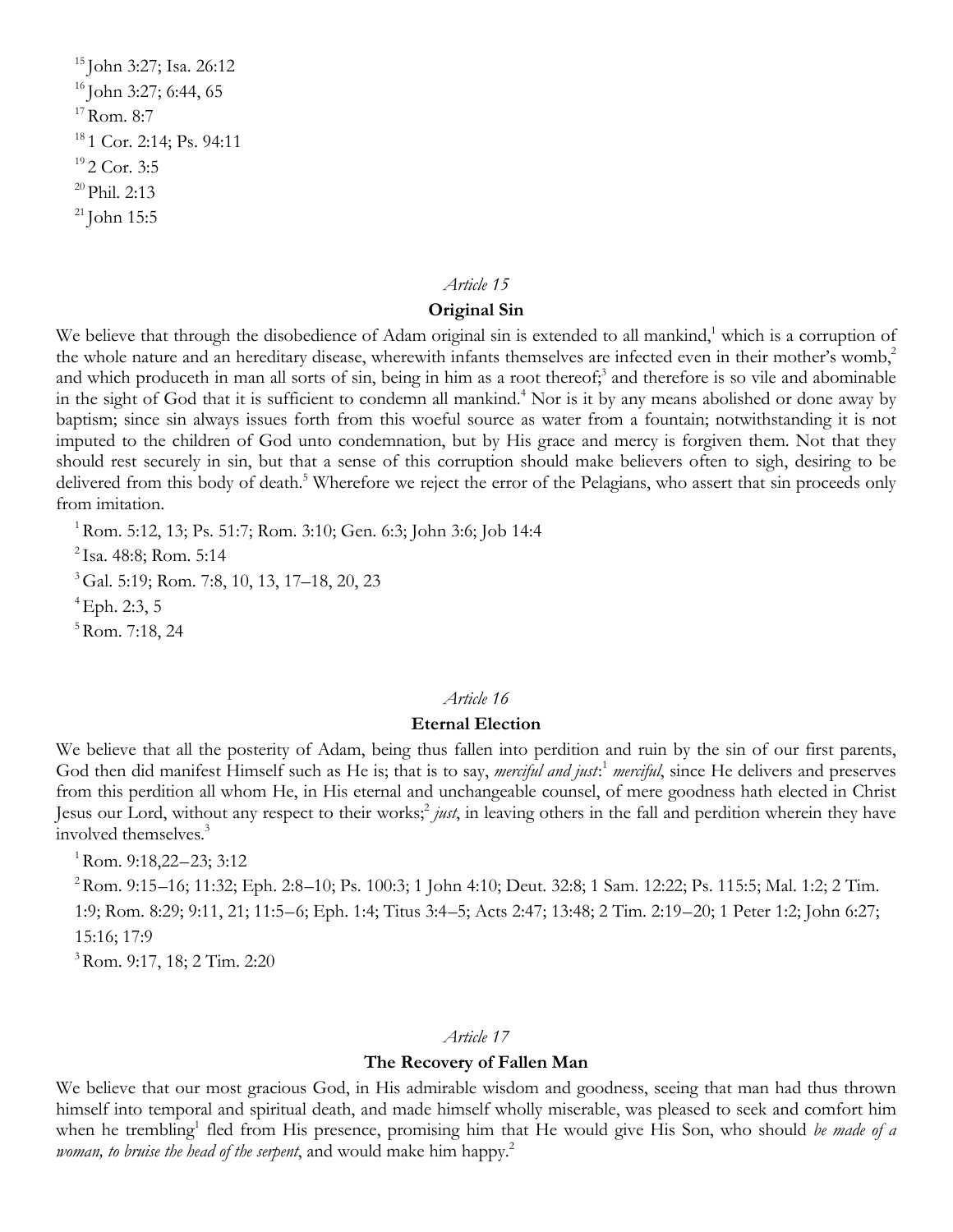## *Article 18*

### **Of the Incarnation of Jesus Christ**

We confess, therefore, that God did fulfull the promise which He made to the fathers by the mouth of His holy prophets<sup>1</sup> when He sent into the world, at the time appointed by Him, His own only-begotten and eternal Son, *who took upon Him the form of a servant, and became like unto man,*<sup>2</sup> really assuming the true human nature, with all its infirmities, sin excepted,<sup>3</sup> being conceived in the womb of the blessed Virgin Mary, by the power of the Holy Ghost, without the means of man;<sup>4</sup> and did not only assume human nature as to the body, but also a true human soul, $5$  that He might be a real man. For since the soul was lost as well as the body, it was necessary that He should take both upon him, to save both. Therefore we confess (in opposition to the heresy of the Anabaptists, who deny that Christ assumed human flesh of His mother) that Christ is become *a partaker of the flesh and blood of the children*,<sup>6</sup> that He is a fruit of the loins of David after the flesh;<sup>7</sup> made of the seed of David according to the flesh;<sup>8</sup> a fruit of the womb  $\rm{of}$  the Virgin Mary;<sup>9</sup> made of a woman;<sup>10</sup> a branch of David;<sup>11</sup> a shoot of the root of Jesse;<sup>12</sup> sprung from the tribe of Judah;<sup>13</sup> descended from the Jews *according to the flesh*: <sup>14</sup> *of the seed of Abraham, since He took on Him the seed of Abraham,*<sup>15</sup> *and became like unto His brethren in all things, sin excepted;*<sup>16</sup> *so that in truth He is our Immanuel*, that is to say, *God with us.*<sup>17</sup>

1 Isa. 11:1; Luke 1:55; Gen. 26:4; 2 Sam. 7:12; Ps. 132:11; Acts 13:23

2 1 Tim. 2:5; 3:16; Phil. 2:7 3 Heb. 2:14–15; 4:15 4 Luke 1:31, 34–35 <sup>5</sup> Matt. 26:38; John 12:27  $<sup>6</sup>$  Heb. 2:14</sup>  $<sup>7</sup>$  Acts 2:30</sup> 8 Ps. 132:11; Rom. 1:3  $^9$  Luke 1:42  $10$  Gal. 4:4  $11$  Jer. 33:15  $12$  Isa. 11:1  $13$  Heb. 7:14  $14$  Rom. 9:5 15 Gen. 22:18; 2 Sam. 7:12; Matt. 1:1; Gal. 3:16  $16$  Heb. 2:15–17 <sup>17</sup> Isa. 7:14; Matt. 1:23

#### *Article 19*

## **The Union and Distinction of the Two Natures in the Person of Christ**

We believe that by this conception the person of the Son is inseparably united and connected with the human nature, so that there are not two Sons of God, nor two persons, but two natures united in one single person; yet that each nature retains its own distinct properties. As then the divine nature hath always remained uncreated, without beginning of days or end of life,<sup>1</sup> filling heaven and earth, so also hath the human nature not lost its properties, but remained a creature, having beginning of days, being a finite nature, and retaining all the properties of a real body.<sup>2</sup> And though He hath by His resurrection given immortality to the same, nevertheless He hath not changed the reality of His human nature, forasmuch as our salvation and resurrection also depend on the reality of His body.

But these two natures are so closely united in one person that they were not separated even by His death. Therefore that which He, when dying, commended into the hands of His Father, was a real human spirit, departing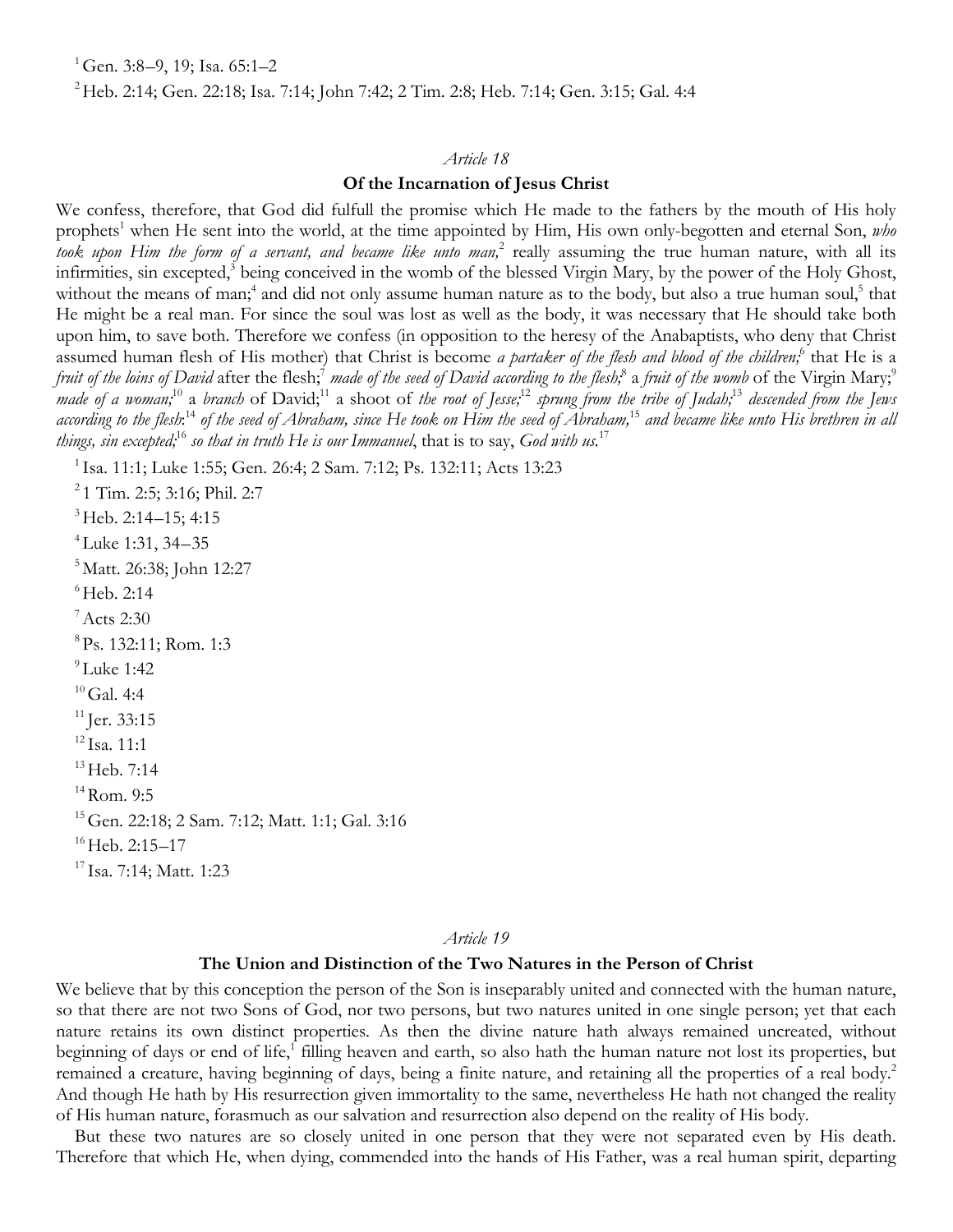from His body.<sup>3</sup> But in the meantime the divine nature always remained united with the human, even when He lay in the grave; and the Godhead did not cease to be in Him, any more than it did when He was an infant, though it did not so clearly manifest itself for a while. Wherefore we confess that He is *very God* and *very man*: very God by His power to conquer death, and very man that He might die for us according to the infirmity of His flesh.

 $1$  Heb. 7:3

2 1 Cor. 15:13, 21; Phil. 3:21; Matt. 26:11; Acts 1:2, 11; 3:21; Luke 24:39; John 20:25, 27 <sup>3</sup> Luke 23:46; Matt. 27:50

### *Article 20*

## **God Hath Manifested His Justice and Mercy in Christ**

We believe that God, who is perfectly merciful and just, sent His Son to assume that nature in which the disobedience was committed, to make satisfaction in the same and to bear the punishment of sin by His most bitter passion and death.<sup>1</sup> God therefore manifested His justice against His Son when He laid our iniquities<sup>2</sup> upon Him and poured forth His mercy and goodness on us, who were guilty and worthy of damnation, out of mere and perfect love, giving His Son unto death for us and raising Him for our justification,<sup>3</sup> that through Him we might obtain immortality and life eternal.

 $1$ <sup>1</sup> Heb. 2:14; Rom. 8:3, 32–33  $2$  Isa. 53:6; John 1:29; 1 John 4:9  $3$  Rom. 4:25

#### *Article 21*

### **The Satisfaction of Christ, Our Only High Priest, For Us**

We believe that Jesus Christ is ordained with an oath to be an everlasting High Priest after the order of Melchizedek,<sup>1</sup> and that He hath presented Himself in our behalf before the Father to appease His wrath by His full satisfaction,<sup>2</sup> by offering Himself on the tree of the cross, and pouring out His precious blood to purge away our sins, as the prophets had foretold. For it is written, *He was wounded for our transgressions, He was bruised for our iniquities: the chastisement of our peace was upon Him, and with His stripes we are healed. He was brought as a lamb to the slaughter, and numbered with the*  transgressors;<sup>3</sup> and condemned by Pontius Pilate as a malefactor, though he had first declared Him innocent.<sup>4</sup> Therefore, *He restored that which He took not away*,<sup>5</sup> and *suffered the just for the unjust*,<sup>6</sup> as well in His body as in His soul, feeling the terrible punishment which our sins had merited; insomuch that *His sweat became like unto drops of blood falling on the ground.*<sup>7</sup> *He called out, My God, My God, why hast Thou forsaken Me?* <sup>8</sup> and hath suffered all this for the remission of our sins.

Wherefore we justly say with the apostle Paul, *that we know nothing but Jesus Christ, and Him crucified;*<sup>9</sup> *we count all things*  but loss and dung for the excellency of the knowledge of Christ Jesus our Lord,<sup>10</sup> in whose wounds we find all manner of consolation. Neither is it necessary to seek or invent any other means of being reconciled to God than this only sacrifice, once offered, by which believers are made perfect forever.<sup>11</sup> This is also the reason why He was called by the angel of God, *Jesus*, that is to say, *Savior*, because He should save His people from their sins.12

 $1\text{Ps}$ . 110:4; Heb. 5:10

<sup>2</sup> Col. 1:14; Rom. 5:8–9; Col. 2:14; Heb. 2:17; 9:14; Rom. 3:24; 8:2; John 15:3; Acts 2:24; 13:28; John 3:16; 1 Tim. 2:6  $3$  Isa. 53:5, 7, 12 4 Luke 23:22, 24; Acts 13:28; Ps. 22:16; John 18:38; Ps. 69:5; 1 Peter 3:18  ${}^{5}P_{S}$ . 69.5 6 1 Peter 3:18 7 Luke 22:44 8 Ps. 22:2; Matt. 27:46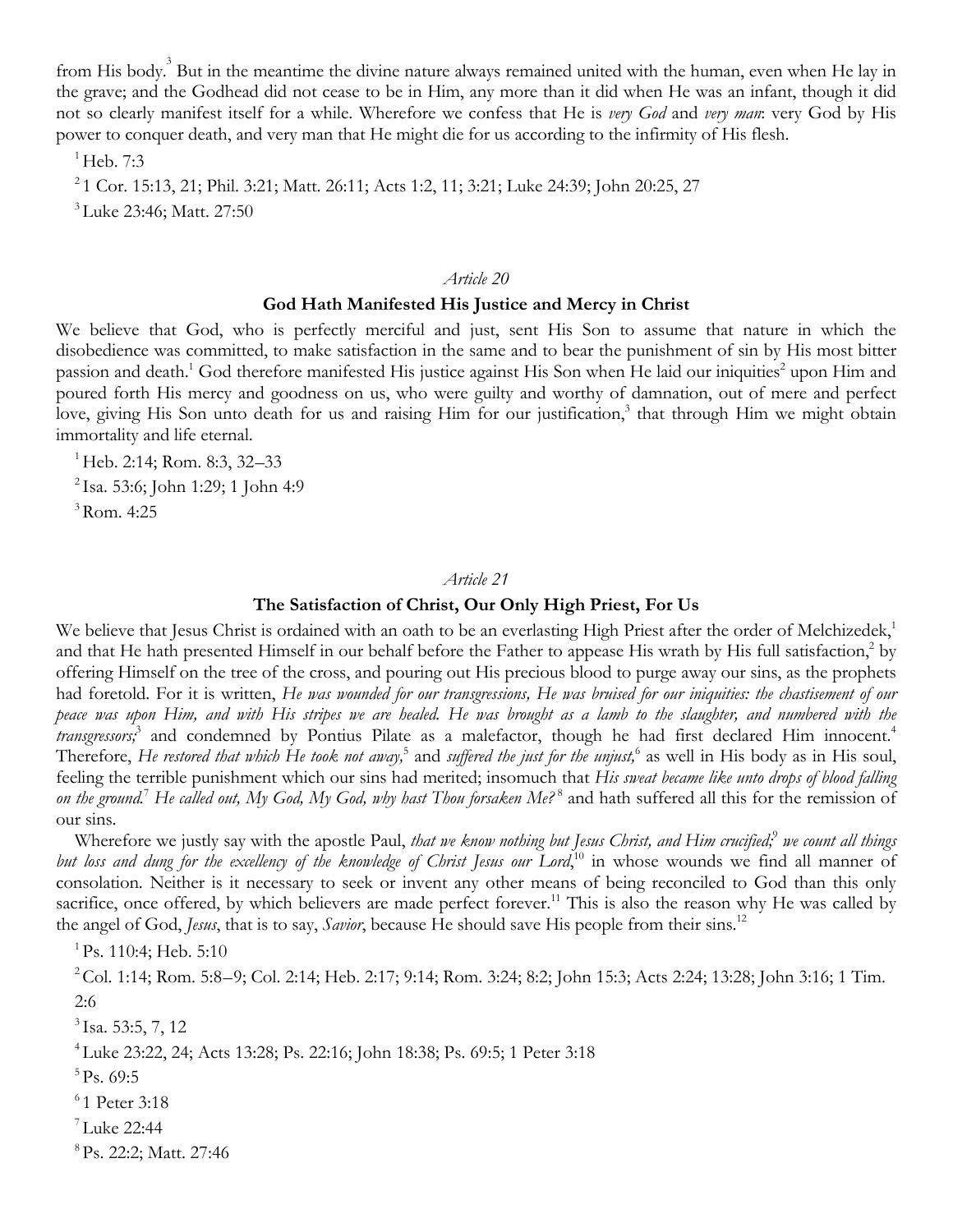<sup>9</sup>1 Cor. 2:2  $10$  Phil  $3.8$  $11$  Heb. 9:25-26; 10:14 12 Matt. 1:21; Acts 4:12

# *Article 22*

# **Our Justification Through Faith in Jesus Christ**

We believe that to attain the true knowledge of this great mystery the Holy Ghost kindleth in our hearts an upright faith, which embraces Jesus Christ with all His merits, appropriates  $\text{Him}^1$  and seeks nothing more besides  $\text{Him}^2$  For it must needs follow, either that all things which are requisite to our salvation are not in Jesus Christ, or if all things are in Him, that then those who possess Jesus Christ through faith have complete salvation in Him.<sup>3</sup> Therefore, for any to assert that Christ is not sufficient, but that something more is required besides Him, would be too gross a blasphemy; for hence it would follow that Christ was but half a Savior.

Therefore we justly say with Paul, *that we are justified by faith alone*, or *by faith without works.*<sup>4</sup> However, to speak more clearly, we do not mean that faith itself justifies us, for it is only an instrument with which we embrace Christ our Righteousness. But Jesus Christ, imputing to us all His merits and so many holy works which He hath done for us and in our stead, is our Righteousness.<sup>5</sup> And faith is an instrument that keeps us in communion with Him in all His benefits, which, when they become ours, are more than sufficient to acquit us of our sins.

 ${}^{1}$ Eph. 3:16–17; Ps. 51:13; Eph. 1:17–18; 1 Cor. 2:12

2 1 Cor. 2:2; Acts 4:12; Gal. 2:21; Jer. 23:6; 1 Cor. 1:30; Jer. 31:10

3 Matt. 1:21; Rom. 3:27; 8:1, 33

4 Rom. 3:27; Gal. 2:6; 1 Peter 1:4–5; Rom. 10:4

5 Jer. 23:6; 1 Cor. 1:30; 2 Tim. 1:2; Luke 1:77; Rom. 3:24–25; 4:5; Ps. 32:1–2; Phil. 3:9; Titus 3:5; 2 Tim. 1:9

### *Article 23*

## **Wherein Our Justification Before God Consists**

We believe that our salvation consists in the remission of our sins for Jesus Christ's sake, and that therein our righteousness before God is implied; as David and Paul teach us, declaring this to be the happiness of man, that God imputes righteousness to him without works.<sup>1</sup> And the same apostle saith, *that we are justified freely by His grace, through the redemption which is in Jesus Christ.*<sup>2</sup>

And therefore we always hold fast this foundation, ascribing all the glory to God,<sup>3</sup> humbling ourselves before Him, and acknowledging ourselves to be such as we really are, without presuming to trust in any thing in ourselves or in any merit of ours,<sup>4</sup> relying and resting upon the obedience of Christ crucified alone,<sup>5</sup> which becomes ours when we believe in Him.<sup>6</sup> This is sufficient to cover all our iniquities and to give us confidence in approaching to God;<sup>7</sup> freeing the conscience of fear, terror, and dread, without following the example of our first father, Adam, who, trembling, attempted to cover himself with fig leaves.<sup>8</sup> And verily, if we should appear before God relying on ourselves or on any other creature, though ever so little, we should, alas! be consumed.<sup>9</sup> And therefore every one must pray with David: *O Lord, enter not into judgment with Thy servant: for in Thy sight shall no man living be justified*. 10

1 Luke 1:77; Col. 1:14; Ps. 32:1–2; Rom. 4:6–7 2 Rom. 3:23–24; Acts 4:12 3 Ps. 115:1; 1 Cor. 4:7; Rom. 4:2 4 1 Cor. 4:7; Rom. 4:2; 1 Cor. 1:29, 31  $5$  Rom. 5:19 6 Heb. 11:6–7; Eph. 2:8; 2 Cor. 5:19; 1 Tim. 2:6 7 Rom. 5:1; Eph. 3:12; 1 John 2:1  ${}^{8}$  Gen. 3:7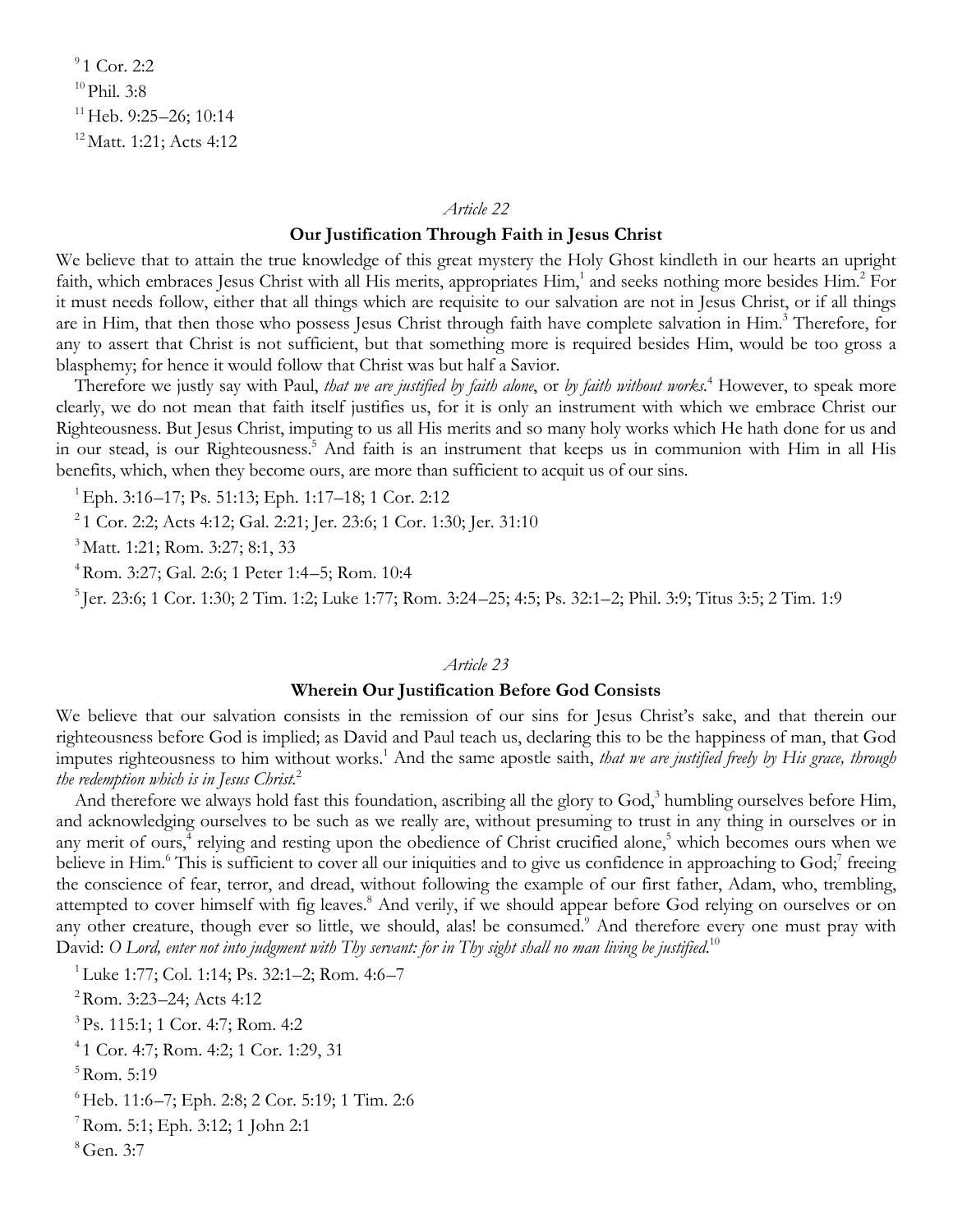<sup>9</sup> Isa. 33:14; Deut. 27:26; James 2:10 10 Ps. 130:3; Matt. 18:23–26; Ps. 143:2; Luke 16:15

## *Article 24*

### **Man's Sanctification and Good Works**

We believe that this true faith, being wrought in man by the hearing of the Word of God and the operation of the Holy Ghost,<sup>1</sup> doth regenerate and make him a new man, causing him to live a new life<sup>2</sup> and freeing him from the bondage of sin.<sup>3</sup> Therefore it is so far from being true that this justifying faith makes men remiss in a pious and holy life,<sup>4</sup> that on the contrary without it they would never do anything out of love to God, but only out of self-love or fear of damnation. Therefore it is impossible that this holy faith can be unfruitful in man; for we do not speak of a vain faith,<sup>5</sup> but of such a faith as is called in Scripture a faith that worketh by love,<sup>6</sup> which excites man to the practice of those works which God has commanded in His Word. Which works, as they proceed from the good root of faith, are good and acceptable in the sight of God, forasmuch as they are all sanctified by His grace; howbeit they are of no account towards our justification.<sup>7</sup> For it is by faith in Christ that we are justified, even before we do good works;<sup>8</sup> otherwise they could not be good works, any more than the fruit of a tree can be good before the tree itself is good.<sup>9</sup>

Therefore we do good works, but not to merit by them (for what can we merit?)—nay, we are beholden to God for the good works we do and not He to us,<sup>10</sup> since it is He that worketh in us both to will and to do of His good pleasure.<sup>11</sup> Let us therefore attend to what is written: *When ye shall have done all those things which are commanded you, say we are unprofitable servants: we have done that which was our duty to do.*<sup>12</sup>

In the meantime we do not deny that God rewards our good works, but it is through His grace that He crowns His gifts.<sup>13</sup> Moreover, though we do good works, we do not found our salvation upon them;<sup>14</sup> for we can do no work but what is polluted by our flesh, and also punishable;<sup>15</sup> and although we could perform such works, still the remembrance of one sin is sufficient to make God reject them. Thus, then, we would always be in doubt, tossed to and fro without any certainty, and our poor consciences would be continually vexed if they relied not on the merits of the suffering and death of our Savior.16

<sup>1</sup> 1 Peter 1:23; Rom. 10:17; John 5:24 2 1 Thess. 1:5; Rom. 8:15; John 6:29; Col. 2:12; Phil. 1:1, 29; Eph. 2:8 3 Acts 15:9; Rom. 6:4, 22; Titus 2:12; John 8:36  $4$ Titus 2:12 5Titus 3:8; John 15:5; Heb. 11:6; 1 Tim. 1:5 6 1 Tim. 1:5; Gal. 5:6; Titus 3:8 7 2 Tim. 1:9; Rom. 9:32; Titus 3:5 8 Rom. 4:4; Gen. 4:4 <sup>9</sup> Heb. 11:6; Rom. 14:23; Gen. 4:4; Matt. 7:17 10 1 Cor. 4:7; Isa. 26:12; Gal. 3:5; 1 Thess. 2:13 <sup>11</sup> Phil. 2:13  $12$  Luke 17:10 13 Matt. 10:42; 25:34–35; Rev. 3:12, 21; Rom. 2:6; Rev. 2:11; 2 John 8; Rom. 11:6  $14$  Eph. 2:9-10  $15$  Isa. 64:6 16 Isa. 28:16; Rom. 10:11; Hab. 2:4

# *Article 25*

# **The Abolishing of the Ceremonial Law**

We believe that the ceremonies and figures of the law ceased at the coming of Christ<sup>1</sup> and that all the shadows are accomplished, so that the use of them must be abolished among Christians;<sup>2</sup> yet the truth and substance of them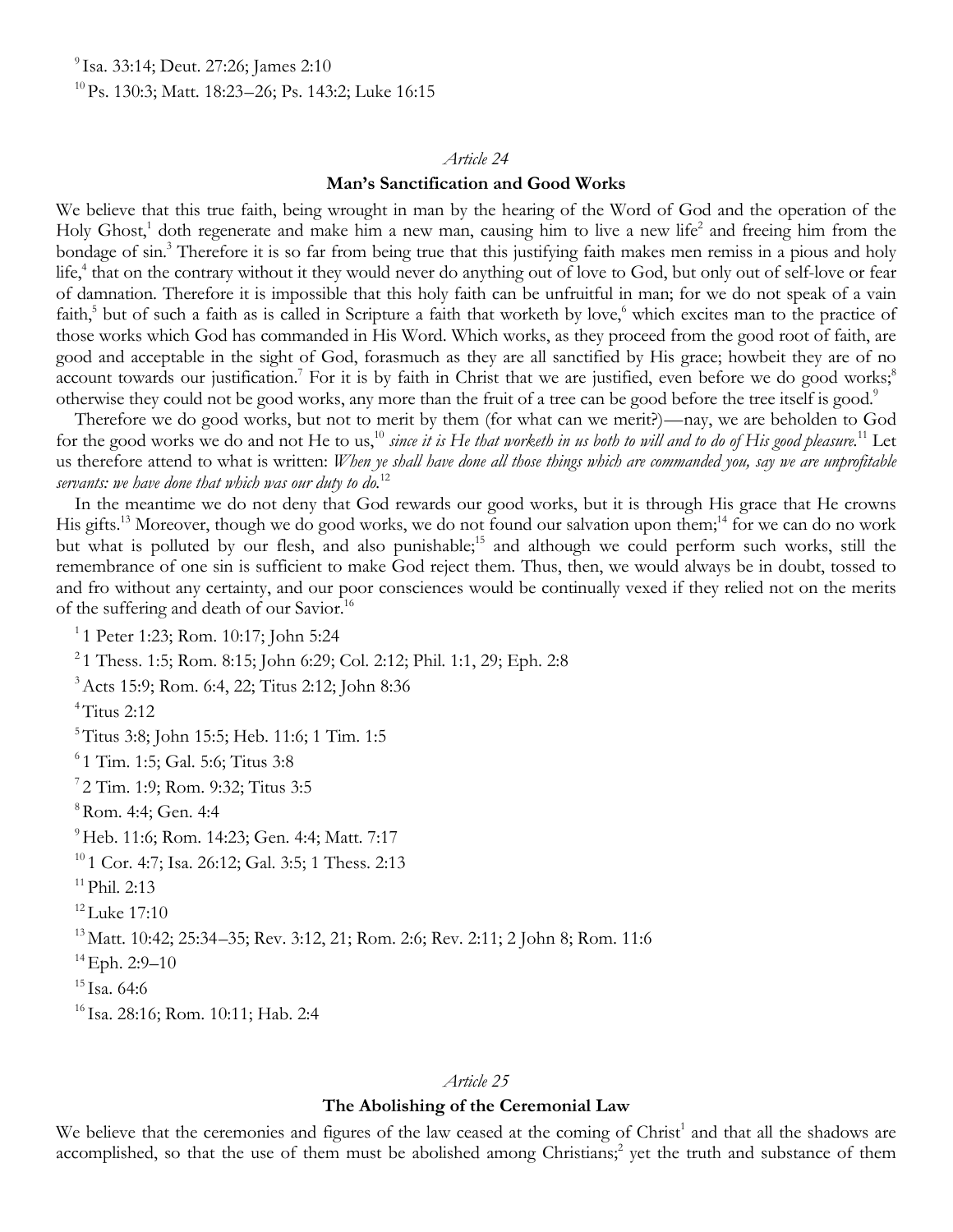remain with us in Jesus Christ, in whom they have their completion. In the meantime we still use the testimonies taken out of the law and the prophets, to confirm us in the doctrine of the gospel, $3$  and to regulate our life in all honesty to the glory of God, according to His will.

 $1^{1}$  Rom. 10:4

 ${}^{2}$ Gal. 5:2-4; 3:1; 4:10-11; Col. 2:16-17 3 2 Peter 1:19

## *Article 26*

### **Christ's Intercession**

We believe that we have no access unto God but alone through the only Mediator and Advocate, Jesus Christ the righteous,<sup>1</sup> who therefore became man, having united in one person the divine and human natures, that we men might have access to the divine Majesty, which access would otherwise be barred against us. But this Mediator, whom the Father hath appointed between Him and us, ought in no wise affright us by His majesty, or cause us to seek another according to our fancy.<sup>2</sup> For there is no creature, either in heaven or on earth, who loveth us more than Jesus Christ;<sup>3</sup> who, though He was in the form of God, yet made Himself of no reputation, and took upon Him the form of a man and *of a servant for us,*<sup>4</sup> *and was made like unto His brethren in all things*. If, then, we should seek for another mediator who would be well affected towards us, whom could we find who loved us more than He who laid down His life for us, even when we were His enemies?<sup>5</sup> And if we seek for one who hath power and majesty, who is there that hath so much of both as *He who sits at the right hand of His Father*, and who hath *all power in heaven and on earth*? <sup>6</sup> And who will sooner be heard than the own well-beloved Son of God?

Therefore it was only through distrust that this practice of dishonoring instead of honoring the saints was introduced, doing that which they never have done nor required, but have, on the contrary, steadfastly rejected, according to their bounden duty, as appears by their writings.<sup>7</sup> Neither must we plead here our unworthiness; for the meaning is not that we should offer our prayers to God on account of our own worthiness, but only on account of the excellency and worthiness of the Lord Jesus Christ,<sup>8</sup> whose righteousness is become ours by faith.

Therefore the apostle, to remove this foolish fear or rather distrust, from us, justly saith that *Jesus Christ was made like unto His brethren in all things, that He might be a merciful and faithful High Priest, to make reconciliation for the sins of the people. For in that He Himself hath suffered, being tempted, He is able to succor them that are tempted.*<sup>9</sup> And further to encourage us, he adds: *Seeing, then, that we have a great High Priest that is passed into the heavens, Jesus the Son of God, let us hold fast our profession. For we have not a High Priest which cannot be touched with the feeling of our infirmities; but was in all points tempted like as we are, yet without sin. Let us therefore come boldly unto the throne of grace, that we may obtain mercy, and find grace to help in time of need.*<sup>10</sup> The same apostle saith: *Having boldness to enter into the holiest by the blood of Jesus, let us draw near with a true heart in full assurance of faith*, etc.11 Likewise, *Christ hath an unchangeable priesthood, wherefore He is able also to save them to the uttermost that come unto God by Him, seeing He ever liveth to make intercession for them*. 12

What more can be required? since Christ Himself saith: *I am the way, and the truth, and the life; no man cometh unto the Father but by Me.*<sup>13</sup> To what purpose should we then seek another advocate,<sup>14</sup> since it hath pleased God to give us His own Son as our Advocate?15 Let us not forsake Him to take another, or rather to seek after another, without ever being able to find Him; for God well knew, when He gave Him to us, that we were sinners.

Therefore, according to the command of Christ, we call upon the heavenly Father through Jesus Christ our only Mediator, as we are taught in the Lord's Prayer;<sup>16</sup> being assured that whatever we ask of the Father in His Name will be granted us. $17$ 

<sup>1</sup> 1 Tim. 2:5; 1 John 2:1; Rom. 8:33

<sup>2</sup> Hosea. 13:9; Jer. 2:13, 33

3 John 10:11; 1 John 4:10; Rom. 5:8; Eph. 3:19; John 15:13

6 Mark 16:19; Col. 3:1; Rom. 8:33; Matt. 11:27; 28:18

 $^7$  Acts 10:26: 14:15

8 Dan. 9:17–18; John 16:23; Eph. 3:12; Acts 4:12; 1 Cor. 1:31; Eph. 2:18

<sup>4</sup> Phil. 2:7

<sup>&</sup>lt;sup>5</sup> Rom. 5:8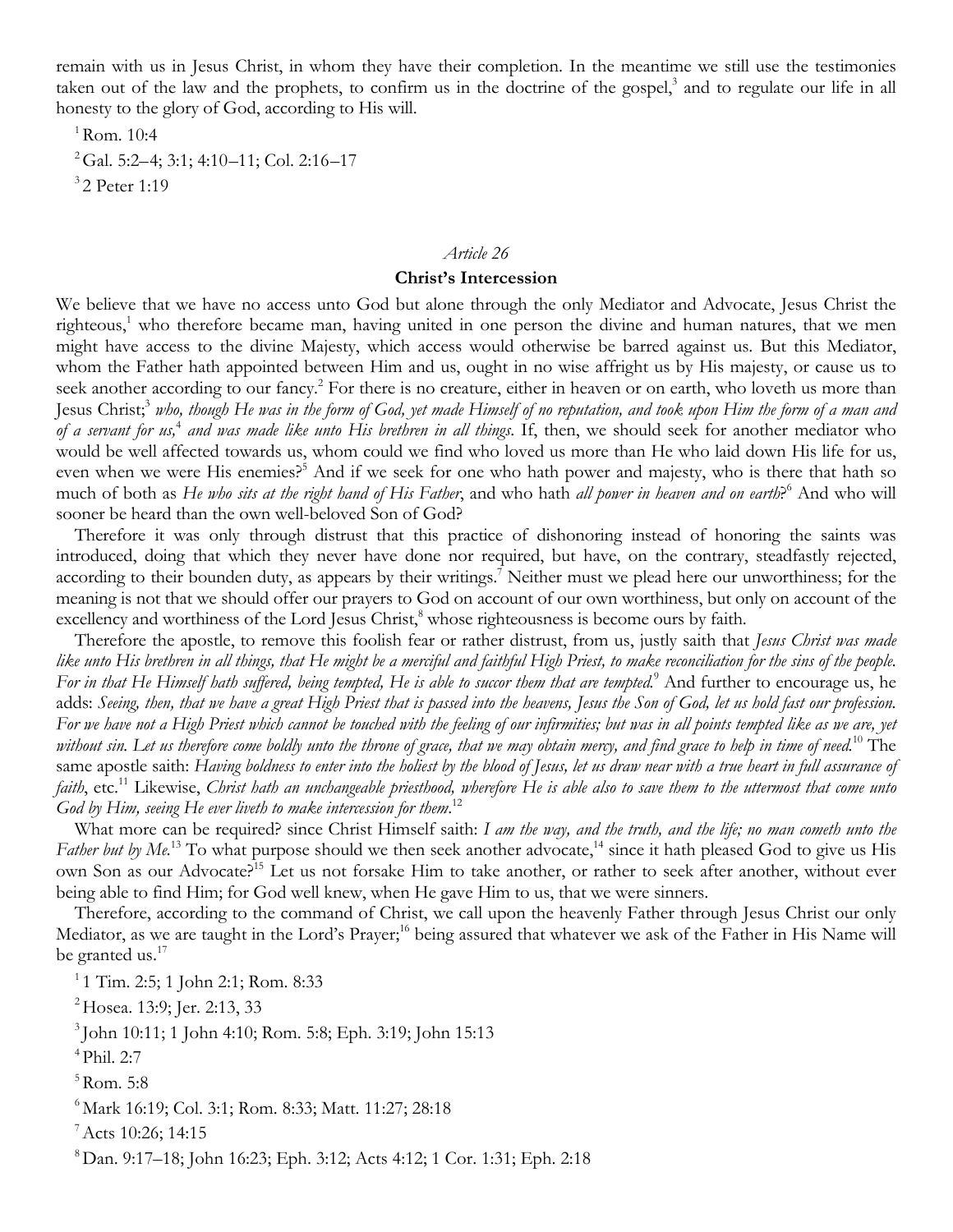$^{9}$  Heb. 2:17,18  $10$  Heb. 4:14–16  $11$  Heb. 10:19, 22 <sup>12</sup> Heb. 7:24, 25  $13$  John 14:6 <sup>14</sup> P<sub>s</sub>. 44:21 15 1 Tim. 2:5; 1 John 2:1; Rom. 8:33  $16$  Luke 11:2 17 John 4:17; 16:23; 14:13

## *Article 27*

### **The Catholic Christian Church**

We believe and profess one catholic or universal Church,<sup>1</sup> which is a holy congregation of true Christian believers, all expecting their salvation in Jesus Christ, being washed by His blood, sanctified and sealed by the Holy Ghost.

This Church hath been from the beginning of the world and will be to the end thereof,<sup>2</sup> which is evident from this, that Christ is an eternal king, which, without subjects He cannot be.<sup>3</sup> And this holy Church is preserved or supported by God against the rage of the whole world;<sup>4</sup> though she sometimes (for a while) appears very small, and in the eyes of men, to be reduced to nothing,<sup>5</sup> as during the perilous reign of Ahab when nevertheless *the Lord reserved unto Him seven thousand men, who had not bowed their knees to Baal.*<sup>6</sup>

Furthermore, this holy Church is not confined, bound, or limited to a certain place or to certain persons, but is spread and dispersed over the whole world; and yet is joined and united with heart and will,<sup>7</sup> by the power of faith, in one and the same spirit.<sup>8</sup>

<sup>1</sup> Isa. 2:2; Ps. 46:5; 102:14; Jer. 31:36

2 Matt. 28:20; 2 Sam. 7:16

3 Luke 1:32–33; Ps. 89:37–38; 110:2–4

4 Matt. 16:18; John 16:33; Gen. 22:17; 2 Tim. 2:19

5 Luke 12:32; Isa. 1:9; Rev. 12:6, 14; Luke 17:21; Matt. 16:18

6 Rom. 12:4; 11:2, 4; 1 Kings 19:18; Isa. 1:9; Rom. 9:29

7 Acts 4:32

 ${}^{8}$ Eph. 4:3–4

### *Article 28*

## **Every One is Bound to Join Himself to the True Church**

We believe, since this holy congregation is an assembly of those who are saved and out of it there is no salvation,<sup>1</sup> that no person of whatsoever state or condition he may be ought to withdraw himself to live in a separate state from it;<sup>2</sup> but that all men are in duty bound to join and unite themselves with it, maintaining the unity of the Church;<sup>3</sup> submitting themselves to the doctrine and discipline thereof; bowing their necks under the yoke of Jesus Christ;<sup>4</sup> and as mutual members of the same body,<sup>5</sup> serving to the edification of the brethren, according to the talents God has given them.

And that this may be the more effectually observed, it is the duty of all believers, according to the Word of God, to separate themselves from those who do not belong to the Church,<sup>6</sup> and to join themselves to this congregation wheresoever God hath established it,<sup>7</sup> even though the magistrates and edicts of princes be against it; yea, though they should suffer death or any other corporal punishment.<sup>8</sup> Therefore all those who separate themselves from the same or do not join themselves to it, act contrary to the ordinance of God.

<sup>1</sup> 1 Peter 3:20; Joel 2:32

 $^{2}$  Acts 2:40; Isa, 52:11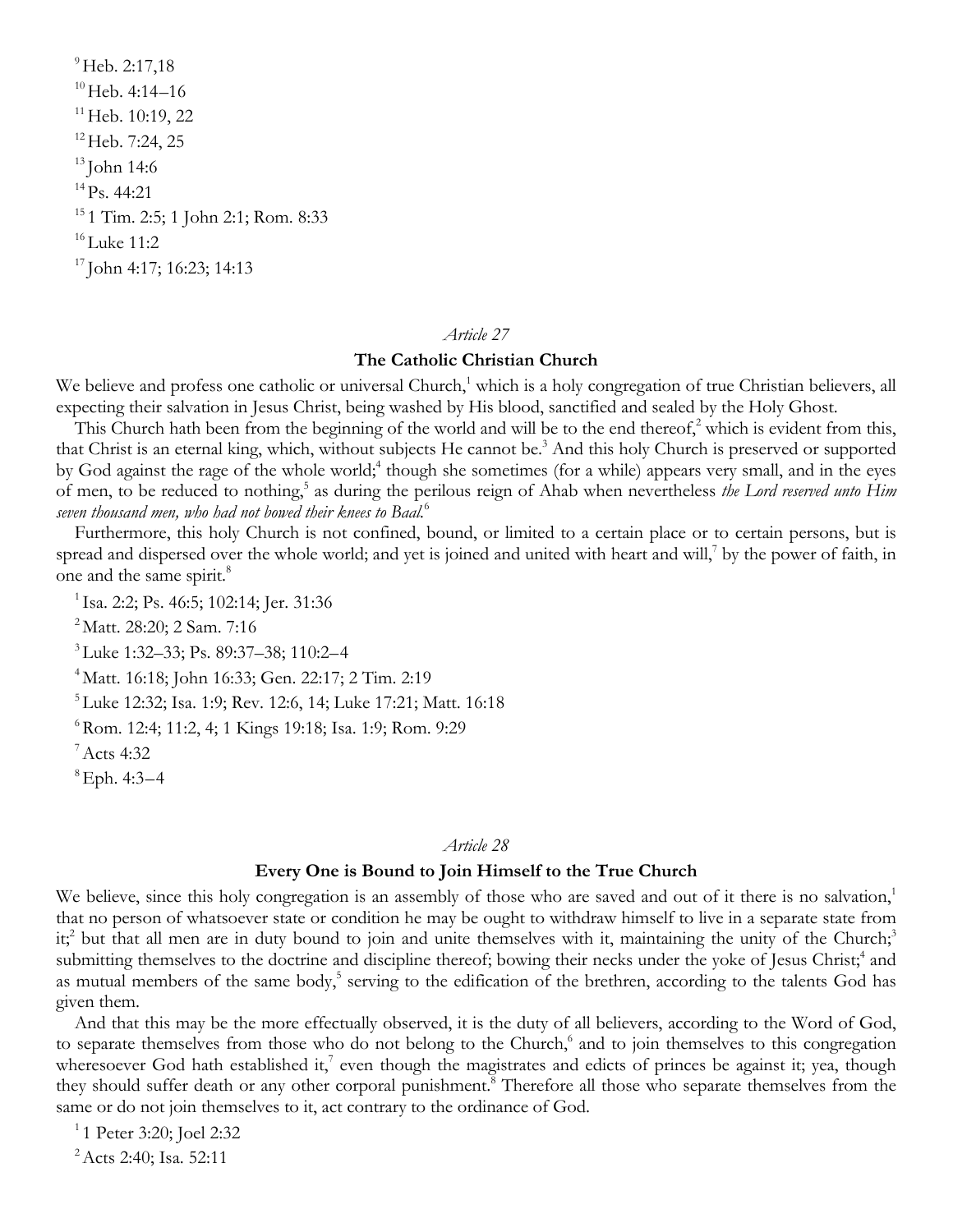3 Ps. 22:23; Eph. 4:3, 12; Heb. 2:12 4 Ps. 2:10–12; Matt. 11:29 <sup>5</sup> Eph. 4:12, 16; 1 Cor. 12:12, etc. 6 Acts 2:40; Isa. 52:11; 2 Cor. 6:17; Rev. 18:4 7 Matt. 12:30; 24:28; Isa. 49:22; Rev. 17:14 8 Dan. 3:17–18; 6:8–10; Rev. 14:14; Acts 4:17, 19; 17:7; 18:13

## *Article 29*

### **The Marks of the True Church, and Wherein She Differs From the False Church**

We believe that we ought diligently and circumspectly to discern from the Word of God which is the true Church, since all sects which are in the world assume to themselves the name of the Church. But we speak here not of hypocrites, who are mixed in the Church with the good, yet are not of the Church, though externally in it;<sup>1</sup> but we say that the body and communion of the true Church must be distinguished from all sects who call themselves the Church.

The marks by which the true Church is known are these: if the pure doctrine of the gospel is preached therein;<sup>2</sup> if she maintains the pure administration of the sacraments as instituted by Christ;<sup>3</sup> if church discipline is exercised in punishing of sin;<sup>4</sup> in short, if all things are managed according to the pure Word of God, all things contrary thereto rejected,<sup>5</sup> and Jesus Christ acknowledged as the only Head of the Church.<sup>6</sup> Hereby the true Church may certainly be known, from which no man has a right to separate himself.

With respect to those who are members of the Church, they may be known by the marks of Christians, namely, by faith;<sup>7</sup> and when they have received Jesus Christ the only Savior,<sup>8</sup> they avoid sin, follow after righteousness,<sup>9</sup> love the true God and their neighbor, neither turn aside to the right or left, and crucify the flesh with the works thereof.<sup>10</sup> But this is not to be understood as if there did not remain in them great infirmities; but they fight against them through the Spirit all the days of their life,<sup>11</sup> continually taking their refuge in the blood, death, passion, and obedience of our Lord Jesus Christ, *in whom they have remission of sins through faith in Him*. 12

As for the false Church, she ascribes more power and authority to herself and her ordinances than to the Word of God,<sup>13</sup> and will not submit herself to the yoke of Christ.<sup>14</sup> Neither does she administer the sacraments as appointed by Christ in His Word, but adds to and takes from them as she thinks proper; she relieth more upon men than upon Christ; and persecutes those who live holily according to the Word of God,<sup>15</sup> and rebuke her for her errors, covetousness, and idolatry.16 These two Churches are easily known and distinguished from each other.

<sup>1</sup> Matt. 13:22; 2 Tim. 2:18–20; Rom. 9:6 2 John 10:27; Eph. 2:20; Acts 17:11–12; Col. 1:23; John 8:47 3 Matt. 28:19; Luke 22:19; 1 Cor. 11:23 4 Matt. 18:15–18; 2 Thess. 3:14–15  $5$  Matt. 28:2: Gal. 1:6-8  ${}^{6}$ Eph. 1:22–23; John 10:4–5, 14 7 Eph. 1:13; John 17:20 8 1 John 4:2  $9$ 1 John 3:8-10 <sup>10</sup> Rom. 6:2; Gal. 5:24 <sup>11</sup> Rom. 7:6, 17; Gal. 5:17  $12$  Col. 1:14  $13$  Col. 2:18-19  $^{14}$  Ps. 2:3 <sup>15</sup> Rev. 12:4; John 16:2  $16$  Rev. 17:3, 4, 6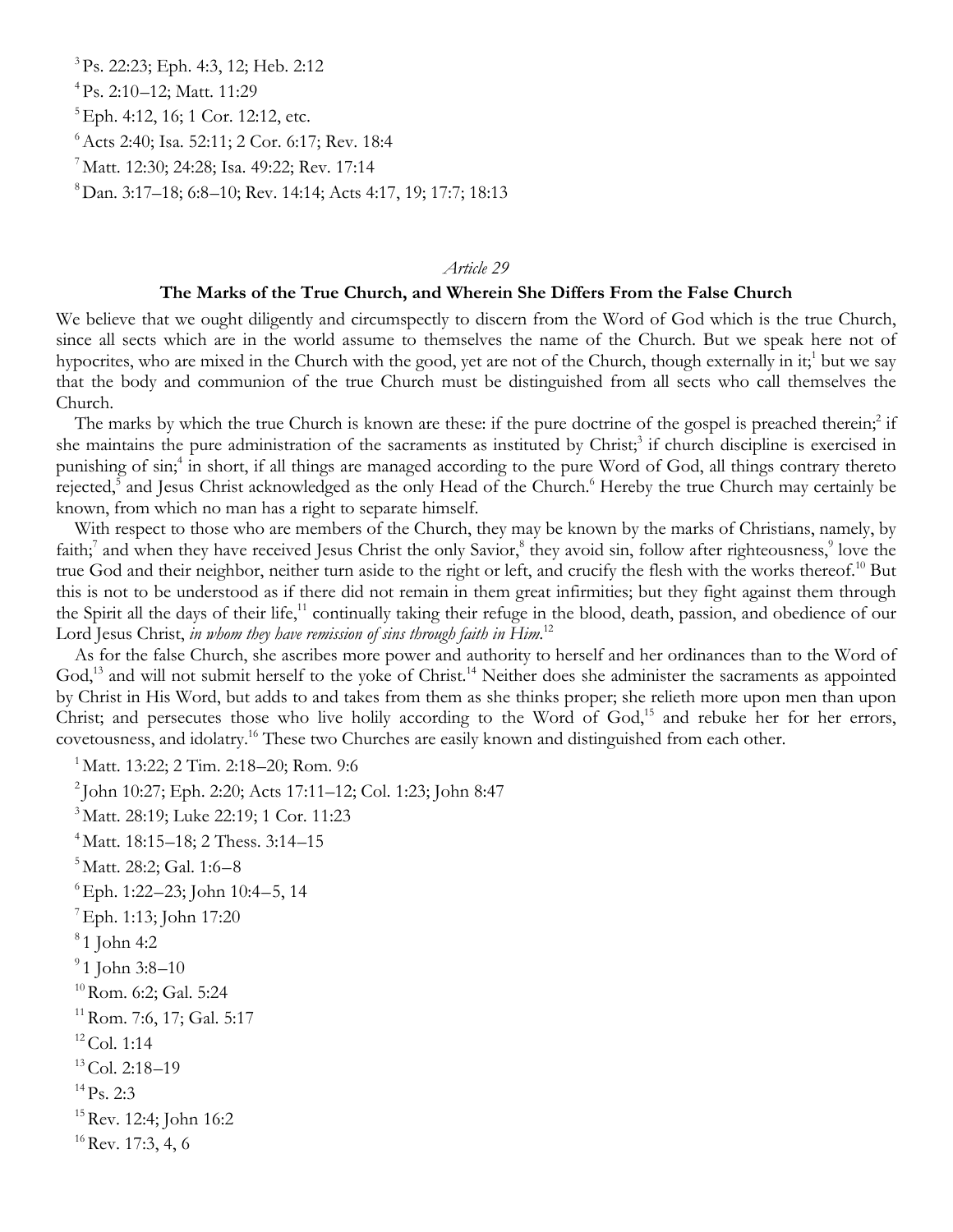## *Article 30*

## **The Government of and Offices in the Church**

We believe that this true Church must be governed by the spiritual policy which our Lord hath taught us in His Word— namely, that there must be ministers or pastors to preach the Word of God, and to administer the sacraments;<sup>1</sup> also elders and deacons, who, together with the pastors, form the council of the Church;<sup>2</sup> that by these means the true religion may be preserved, and the true doctrine everywhere propagated, likewise transgressors punished and restrained by spiritual means;<sup>3</sup> also that the poor and distressed may be relieved and comforted, according to their necessities. By these means everything will be carried on in the Church with good order and decency, when faithful men are chosen according to the rule prescribed by St. Paul in his epistle to Tim.. 4

1 Eph. 4:11; 1 Cor. 4:1–2; 2 Cor. 5:20; John 20:23; Acts 26:17–18; Luke 10:16

 $^{2}$ Acts 6:3: 14:23

3 Matt. 18:17; 1 Cor. 5:4–5

4 1 Tim. 3:1; Titus 1:5

## *Article 31*

### **The Ministers, Elders, and Deacons**

We believe that the ministers of God's Word,<sup>1</sup> and the elders and deacons,<sup>2</sup> ought to be chosen to their respective offices by a lawful election of the Church, with calling upon the name of the Lord, and in that order which the Word of God teacheth. Therefore every one must take heed not to intrude himself by indecent means, but is bound to wait till it shall please God to call him,<sup>3</sup> that he may have testimony of his calling, and be certain and assured that it is of the Lord.

As for the ministers of God's Word, they have equally the same power and authority wheresoever they are, as they are all ministers of Christ,<sup>4</sup> the only universal Bishop and the only Head of the Church.<sup>5</sup>

Moreover, that this holy ordinance of God may not be violated or slighted, we say that every one ought to esteem the ministers of God's Word and the elders of the Church very highly for their work's sake, and be at peace with them without murmuring, strife, or contention, $6$  as much as possible.

 $11$  Tim. 5:22

 $2$  Acts 6:3

3 Jer. 23:21; Heb. 5:4; Acts 1:23; 13:2

4 1 Cor. 4:1; 3:9; 2 Cor. 5:20; Acts 26:16–17

5 1 Peter 2:25; 5:4; Isa. 61:1; Eph. 1:22; Col. 1:18

6 1 Thess. 5:12, 13; 1 Tim. 5:17; Heb. 13:17

## *Article 32*

## **The Order and Discipline of the Church**

In the meantime we believe, though it is useful and beneficial, that those who are rulers of the Church institute and establish certain ordinances among themselves for maintaining the body of the Church; yet they ought studiously to take care that they do not depart from those things which Christ, our only Master, hath instituted.<sup>1</sup> And therefore, we reject all human inventions, and all laws which man would introduce into the worship of God, thereby to bind and compel the conscience in any manner whatever.<sup>2</sup>

Therefore we admit only of that which tends to nourish and preserve concord and unity, and to keep all men in obedience to God. For this purpose excommunication or church discipline is requisite, with the several circumstances belonging to it, according to the Word of God.3

 $1^1$ Col. 2:6-7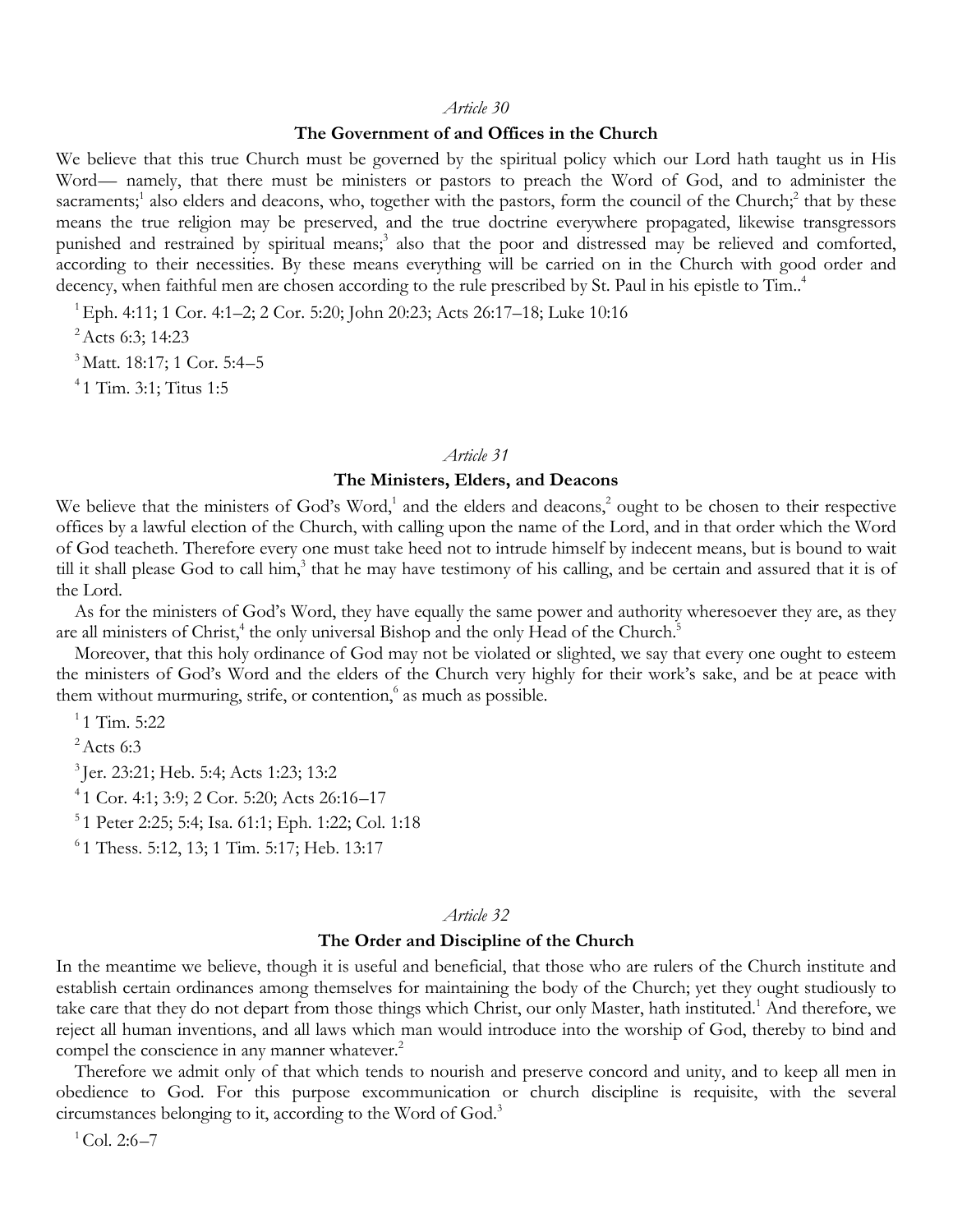### *Article 33*

### **The Sacraments**

We believe that our gracious God, on account of our weakness and infirmities, hath ordained the sacraments for us, thereby to seal unto us His promises,<sup>1</sup> and to be pledges of the good will and grace of God toward us, and also to nourish and strengthen our faith, which He hath joined to the Word of the gospel, the better to present to our senses both that which He signifies to us by His Word, and that which He works inwardly in our hearts, thereby assuring and confirming in us the salvation which He imparts to us. For they are visible signs and seals of an inward and invisible thing, by means whereof God worketh in us by the power of the Holy Ghost. Therefore the signs are not in vain or insignificant, so as to deceive us. For Jesus Christ is the true object presented by them, without whom they would be of no moment.<sup>2</sup>

Moreover, we are satisfied with the number of sacraments which Christ our Lord hath instituted, which are two only, namely, the sacrament of baptism and the Holy Supper of our Lord Jesus Christ.<sup>3</sup>

 $1$  Rom. 4:11; Gen. 9:13; 17:11  $2^2$ Col. 2:11, 17; 1 Cor. 5:7 <sup>3</sup> Matt. 26:36: 28:19

### *Article 34*

### **Holy Baptism**

We believe and confess that Jesus Christ, who is the end of the law,<sup>1</sup> hath made an end, by the shedding of His blood, of all other sheddings of blood which men could or would make as a propitiation or satisfaction for sin; and that He, having abolished circumcision, which was done with blood, hath instituted the sacrament of baptism<sup>2</sup> instead thereof, by which we are received into the Church of God, and separated from all other people and strange religions, that we may wholly belong to Him whose ensign and banner we bear, and which serves as a testimony unto us that He will forever be our gracious God and Father.

Therefore He has commanded all those who are His to be baptized with pure water, *in the name of the Father, and of the Son, and of the Holy Ghost,*<sup>3</sup> thereby signifying to us, that as water washeth away the filth of the body, when poured upon it, and is seen on the body of the baptized, when sprinkled upon him, so doth the blood of Christ, by the power of the Holy Ghost, internally sprinkle the soul, cleanse it from its sins, and regenerate us from children of wrath unto children of God.<sup>4</sup> Not that this is effected by the external water, but by the sprinkling of the precious blood of the Son of God,<sup>5</sup> who is our Red Sea, through which we must pass to escape the tyranny of Pharaoh, that is, the devil, and to enter into the spiritual land of Canaan.

Therefore the ministers on their part administer the sacrament and that which is visible,<sup>6</sup> but our Lord giveth that which is signified by the sacrament, namely, the gifts and invisible grace; washing, cleansing, and purging our souls of all filth and unrighteousness;<sup>7</sup> renewing our hearts and filling them with all comfort; giving unto us a true assurance of His fatherly goodness; putting on us the new man, and putting off the old man with all his deeds.<sup>8</sup>

Therefore we believe that every man who is earnestly studious of obtaining life eternal ought to be but once baptized with this only baptism, without ever repeating the same,<sup>9</sup> since we cannot be born twice. Neither doth this baptism only avail us at the time when the water is poured upon us and received by us, but also through the whole course of our life. $10$ 

Therefore we detest the error of the Anabaptists, who are not content with the one only baptism they have once received, and moreover condemn the baptism of the infants of believers, whom we believe ought to be baptized and sealed with the sign of the covenant,<sup>11</sup> as the children in Israel formerly were circumcised<sup>12</sup> upon the same promises which are made unto our children. And indeed, Christ shed His blood no less for the washing of the children of the faithful than for adult persons;<sup>13</sup> and therefore, they ought to receive the sign and sacrament of that which Christ hath done for them; as the Lord commanded in the law, that they should be made partakers of the sacrament of Christ's suffering and death shortly after they were born, by offering for them a lamb, which was a sacrament of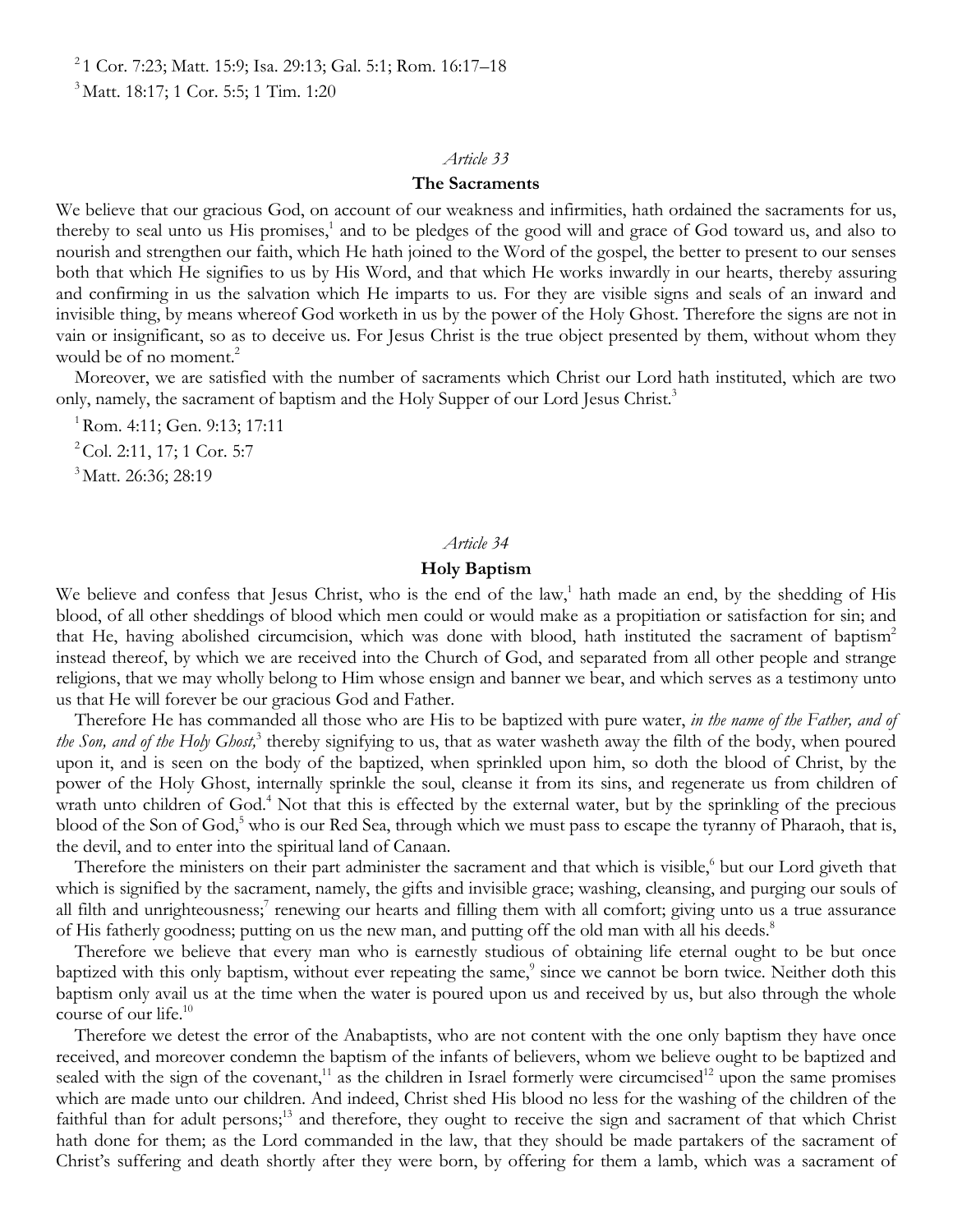Jesus Christ.14 Moreover, what circumcision was to the Jews, that baptism is to our children. And for this reason Paul calls baptism the *circumcision of Christ.*<sup>15</sup>

```
1^{1} Rom. 10:4
2 Col. 2:11; 1 Peter 3:21; 1 Cor. 10:2
<sup>3</sup> Matt. 28:19
4 1 Cor. 6:11; Titus 3:5; Heb. 9:14; 1 John 1:7; Rev. 1:6
5 John 19:34
<sup>6</sup> Matt. 3:11; 1 Cor. 3:5, 7; Rom. 6:3
{}^{7}Eph. 5:26; Acts 22:16; 1 Peter 3:21
8 Gal. 3:27; 1 Cor. 12:13; Eph. 4:22–24
9 Mark 16:16; Matt. 28:19; Eph. 4:5; Heb. 6:2
<sup>10</sup> Acts 2:38; 8:16
<sup>11</sup> Matt. 19:14; 1 Cor. 7:14
12 Gen. 17:11-12
13 Col. 2:11-12
<sup>14</sup> John 1:29; Lev. 12:6
15 \text{Col} 2:11
```
### *Article 35*

# **The Holy Supper of Our Lord Jesus Christ**

We believe and confess that our Savior Jesus Christ did ordain and institute the sacrament of the Holy Supper<sup>1</sup> to nourish and support those whom He hath already regenerated and incorporated into His family, which is His Church.

Now those who are regenerated have in them a twofold life:<sup>2</sup> the one corporal and temporal, which they have from the first birth and is common to all men; the other spiritual and heavenly, which is given them in their second birth,<sup>3</sup> which is effected by the word of the gospel<sup>4</sup> in the communion of the body of Christ; and this life is not common, but is peculiar to God's elect.<sup>5</sup> In like manner God hath given us, for the support of the bodily and earthly life, earthly and common bread which is subservient thereto and is common to all men, even as life itself. But for the support of the spiritual and heavenly life which believers have, He hath sent a living bread which descended from heaven, namely, Jesus Christ,<sup>6</sup> who nourishes and strengthens the spiritual life of believers when they eat Him, that is to say, when they apply and receive Him by faith in the Spirit.<sup>7</sup>

Christ, that He might represent unto us this spiritual and heavenly bread, hath instituted an earthly and visible bread as a sacrament of His body, and wine as a sacrament of His blood,<sup>8</sup> to testify by them unto us that as certainly as we receive and hold this sacrament in our hands, and eat and drink the same with our mouths, by which our life is afterwards nourished, we also do as certainly receive by faith (which is the hand and mouth of our soul) the true body and blood of Christ our only Savior in our souls, for the support of our spiritual life.<sup>9</sup>

Now as it is certain and beyond all doubt that Jesus Christ hath not enjoined to us the use of His sacraments in vain, so He works in us all that He represents to us by these holy signs, though the manner surpasses our understanding and cannot be comprehended by us, as the operations of the Holy Ghost are hidden and incomprehensible. In the meantime we err not when we say that what is eaten and drunk by us is the proper and natural body and the proper blood of Christ.<sup>10</sup> But the manner of our partaking of the same is not by the mouth, but by the Spirit through faith. Thus, then, though Christ always sits at the right hand of His Father in the heavens,<sup>11</sup> yet doth He not therefore cease to make us partakers of Himself by faith. This feast is a spiritual table at which Christ communicates Himself with all His benefits to us, and gives us there to enjoy both Himself and the merits of His sufferings and death,<sup>12</sup> nourishing, strengthening, and comforting our poor comfortless souls by the eating of His flesh, quickening and refreshing them by the drinking of His blood.<sup>13</sup>

Further, though the sacraments are connected with the thing signified, nevertheless both are not received by all men; the ungodly indeed receives the sacrament to his condemnation,<sup>14</sup> but he doth not receive the truth of the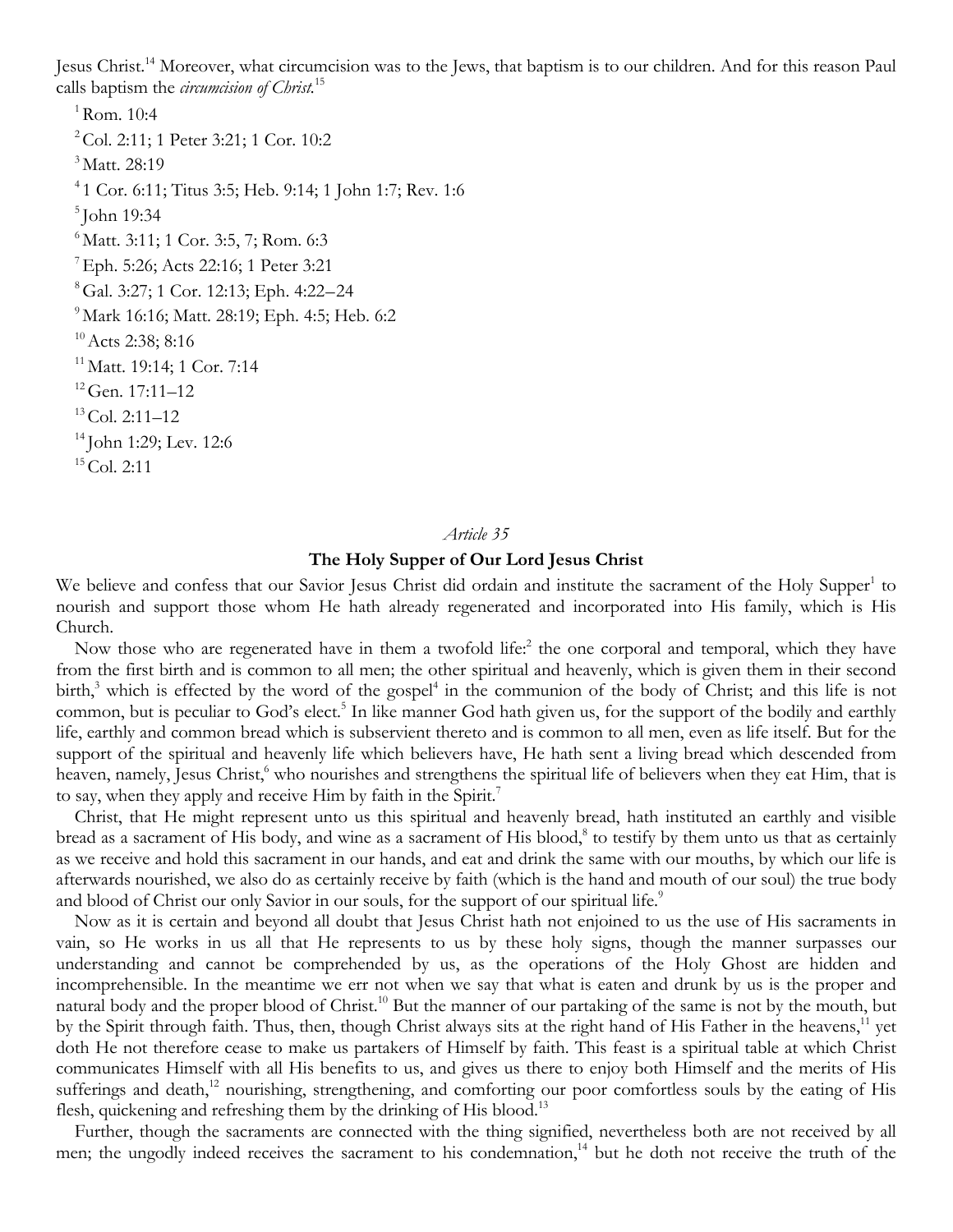sacrament. As Judas and Simon the sorcerer, both indeed received the sacrament, but not Christ who was signified by it, of whom believers only are made partakers.

Lastly, we receive this holy sacrament in the assembly of the people of God with humility and reverence,<sup>15</sup> keeping up among us a holy remembrance of the death of Christ our Savior with thanksgiving, making there confession of our faith and of the Christian religion. Therefore no one ought to come to this table without having previously rightly examined himself; lest by eating of this bread and drinking of this cup he eat and drink judgment to himself. <sup>16</sup> In a word, we are excited by the use of this holy sacrament to a fervent love towards God and our neighbor.

Therefore we reject all mixtures and damnable inventions which men have added unto and blended with the sacraments as profanations of them, and affirm that we ought to rest satisfied with the ordinance which Christ and His apostles have taught us, and that we must speak of them in the same manner as they have spoken.

<sup>1</sup> Matt. 26:26; Mark 14:22; Luke 22:19; 1 Cor. 11:23-25

 $2$  John 3:6  $3$  John 3:5  $4$  John 5:23, 25 5 1 John 5:12; John 10:28  $6$  John 6:32-33, 51  $7$  John 6:63 8 Mark 6:26 9 1 Cor.. 10:16–17; Eph. 3:17; John 6:35 10 John 6:55–56; 1 Cor. 10:16 <sup>11</sup> Acts 3:21; Mark 16:19; Matt. 26:11 12 Matt. 26:26, etc.; Luke 22:19–20; 1 Cor. 10:2–4 13 Isa. 55:2; Rom. 8:22–23 14 1 Cor. 11:29; 2 Cor. 6:14–15; 1 Cor. 2:14 <sup>15</sup> Acts 2:42; 20:7 <sup>16</sup> 1 Cor. 11:27-28

## *Article 36*

## **The Magistrates**

We believe that our gracious God, because of the depravity of mankind, hath appointed kings, princes, and magistrates,<sup>1</sup> willing that the world should be governed by certain laws and policies; to the end that the dissoluteness of men might be restrained, and all things carried on among them with good order and decency. For this purpose He hath invested the magistracy with the sword, *for the punishment of evil doers, and for the praise of them that do well*. And their office is not only to have regard unto and watch for the welfare of the civil state, but also that they protect the sacred ministry, and thus may remove and prevent all idolatry and false worship;<sup>2</sup> that the kingdom of antichrist may be thus destroyed and the kingdom of Christ promoted. They must, therefore, countenance the preaching of the word of the gospel everywhere, that God may be honored and worshipped by every one, as He commands in His Word.

Moreover, it is the bounden duty of every one, of what state, quality, or condition soever he may be, to subject himself to the magistrates;<sup>3</sup> to pay tribute,<sup>4</sup> to show due honor and respect to them, and to obey them in all things which are not repugnant to the Word of God;<sup>5</sup> to supplicate for them in their prayers, that God may rule and guide them in all their ways, and that we may lead a quiet and peaceable life in all godliness and honesty.<sup>6</sup>

Wherefore we detest the error of the Anabaptists and other seditious people, and in general all those who reject the higher powers and magistrates, and would subvert justice,<sup>7</sup> introduce a community of goods, and confound that decency and good order which God hath established among men.<sup>8</sup>

<sup>1</sup> Ex. 18:20, etc.; Rom. 13:1; Prov. 8:15; Jer. 21:12; 22:2–3; Ps. 82:1, 6; 101:2; Deut. 1:15–16; 16:18; 17:15; Dan. 2:21, 37; 5:18

2 Isa. 49:23, 25; 1 Kings 15:12; 2 Kings 23:2–4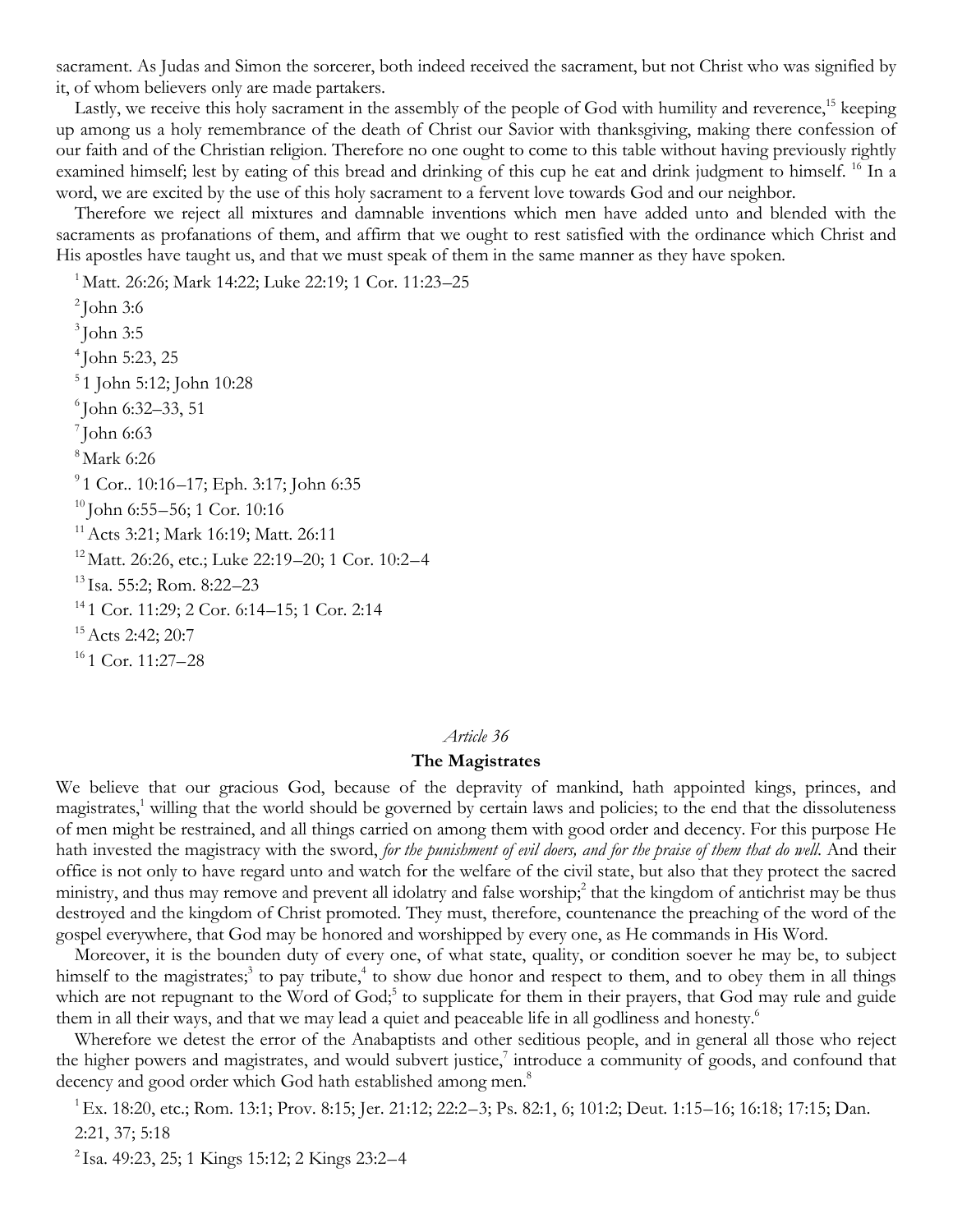$3$ <sup>3</sup> Titus 3:1; Rom. 13:1 4 Mark 12:17; Matt. 17:24 5 Acts 4:17–19; 5:29; Hosea 5:11  $6$  Jer. 29:7; 1 Tim. 2:1-2 7 2 Peter 2:10 8 Jude 8, 10

## *Article 37*

## **The Last Judgment**

Finally, we believe according to the Word of God, when the time appointed by the Lord (which is unknown to all creatures)<sup>1</sup> is come, and the number of the elect complete, that our Lord Jesus Christ will come from heaven, corporally and visibly, as He ascended,<sup>2</sup> with great glory and majesty to declare Himself Judge of the quick and the dead,<sup>3</sup> burning this old world with fire and flame to cleanse it.<sup>4</sup> And then all men will personally appear before this great Judge, both men and women, and children, that have been from the beginning of the world to the end thereof,<sup>5</sup> being summoned by the voice of the archangel and by the sound of the trumpet of God.<sup>6</sup> For all the dead shall be raised out of the earth, and their souls joined and united with their proper bodies in which they formerly lived.<sup>7</sup> As for those who shall then be living, they shall not die as the others, but be changed in the twinkling of an eye, and from corruptible become incorruptible.<sup>8</sup>

Then the books (that is to say, the consciences) shall be opened, and the dead judged according to what they shall have done in this world, whether it be good or evil.<sup>9</sup> Nay, all men shall give an account of every idle word they have spoken, which the world only counts amusement and jest;<sup>10</sup> and then the secrets and hypocrisy of men shall be disclosed and laid open before all.<sup>11</sup>

And, therefore, the consideration of this judgment is justly terrible and dreadful to the wicked and ungodly,<sup>12</sup> but most desirable and comfortable to the righteous and the elect; because then their full deliverance shall be perfected, and there they shall receive the fruits of their labor and trouble which they have borne.<sup>13</sup> Their innocence shall be known to all, and they shall see the terrible vengeance which God shall execute on the wicked,<sup>14</sup> who most cruelly persecuted, oppressed, and tormented them in this world;15 and who shall be convicted by the testimony of their own consciences,<sup>16</sup> and, being immortal, shall be tormented in that everlasting fire<sup>17</sup> which is prepared for the devil and his angels.18

But on the contrary, the faithful and elect shall be crowned with glory and honor;<sup>19</sup> and the Son of God will confess their names before God His Father and His elect angels;<sup>20</sup> all tears shall be wiped from their eyes;<sup>21</sup> and their cause, which is now condemned by many judges and magistrates as heretical and impious, will then be known to be the cause of the Son of God.<sup>22</sup> And for a gracious reward, the Lord will cause them to possess such a glory as never entered into the heart of man to conceive.<sup>23</sup>

Therefore we expect that great day with a most ardent desire, to the end that we may fully enjoy the promises of God in Christ Jesus our Lord.<sup>24</sup> Amen.

*Even so, come, Lord Jesus* (Rev. 22:20).

<sup>1</sup> Matt. 24:36; 25:13; 1 Thess. 5:1-2; Rev. 6:11; Acts 1:7; 2 Peter 3:10

 $2$ Acts 1:11

3 2 Thess. 1:7–8; Acts 17:31; Matt. 24:30; 25:31; Jude 15; 1 Peter 4:5; 2 Tim. 4:1

4 2 Peter 3:7, 10; 2 Thess. 1:8

5 Rev. 20:12–13; Acts 17:31; Heb. 6:2; 9:27; 2 Cor. 5:10; Rom. 14:10

 $6$  1 Cor. 15:42; Rev. 20:12–13; 1 Thess. 4:16

7 John 5:28–29; 6:54; Dan. 12:2; Job 19:26–27

 $81$  Cor. 15:51–53

9 Rev. 20:12–13; 1 Cor. 4:5; Rom. 14:11–12; Job 34:11; John 5:24; Dan. 12:2; Ps. 62:13; Matt. 11:22; 23:33; John 5:29; Rom. 2:5–6; 2 Cor. 5:10; Heb. 6:2; 9:27

10 Rom. 2:5; Jude 15; Matt. 12:36